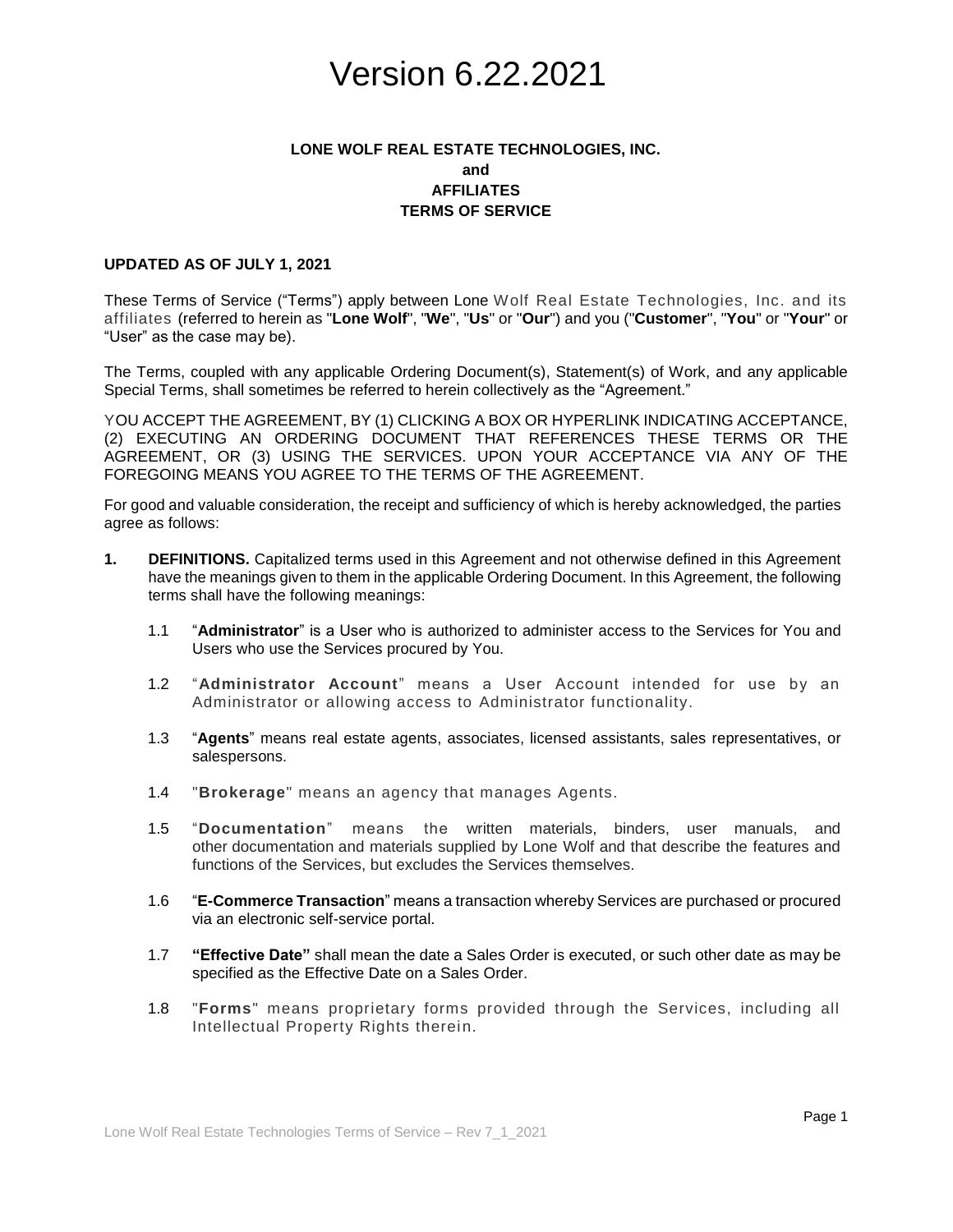- 1.9 **"Forms Software"** means, the Lone Wolf (Transactions) products including both a zipLogix Edition and its related suite of products and a TransactionDesk Ed ition and its related suite of products, owned and marketed by Lone Wolf, and any ancillary products or features intended to be used with the zipLogix Edition suite of products or the TransactionDesk Edition suite of products, or successors to those products.
- 1.10 **"Intellectual Property Rights**" means unpatented inventions, patent applications, patents, design rights, copyrights, trademarks, service marks, trade names, domain name rights, mask work rights, know-how and other trade secret rights, and all other intellectual property rights, derivatives thereof, and forms of protection of a similar nature anywhere in the world.
- 1.11 "**Lone Wolf Technology**" means all of Our proprietary technology (including software modules, hardware, products, processes, algorithms, user interfaces, know-how, techniques, designs and other tangible or intangible technical material or information) made available to You by Lone Wolf in providing the Services.
- 1.12 "**Member Benefit Contract**" means an agreement whereby an organization contracts to purchase and/or license the Services for use by its members.
- 1.13 "**Ordering Document**" has the meaning set forth in Section \_\_.
- 1.14 "**Participant**" means a person who uses the Services for a specific purpose without establishing an Account.
- 1.15 "**Personal Information**" means any information that identifies an individual or for which it is reasonably foreseeable in the circumstances that it could be utilized, either alone or with other information, to identify an individual, recorded in any form.
- 1.16 "**Professional Services**" means (a) initial training and instructional support of the Services (collectively, "Professional Services") provided from time to time, in connection with Your subscription for the Services, to You and Your Users via teleconference or web conference (b) services provided in connection with the digitization or other preparation of forms for use in the Services (including but not limited to Custom Forms as described in Section 3.19), or (c) other services as described in an applicable Ordering Document, Statement of Work or other document executed in connection with these Terms of Service. Professional Services may also be conducted in other formats as mutually agreed to by the parties.
- 1.17 "**Purchaser**" means a person or entity in their capacity as a party to a Sales Order or a Member Benefit Contract.
- 1.18 "**SaaS Services"** means Lone Wolf software and data applications, operating in the online environment offered by Lone Wolf, as more fully described in the applicable Documentation.
- 1.19 "**Sales Order**" means a sales order document or E-Commerce Transaction executed by You representing an agreement to purchase or procure Services, Support, or Professional Services (as defined herein) from time to time, and that either (a) specifies, among other things, the Services, Support and Professional Services ordered, the number of subscriptions ordered for a Service, and the Fees, (as defined below), if any or (b) represents a renewal or continuation of Services, Support or Professional Services previously purchased or procured.
- 1.20 **"Security Incident"** means any actual, suspected or attempted unauthorized use of the Services, the System, or any data therein.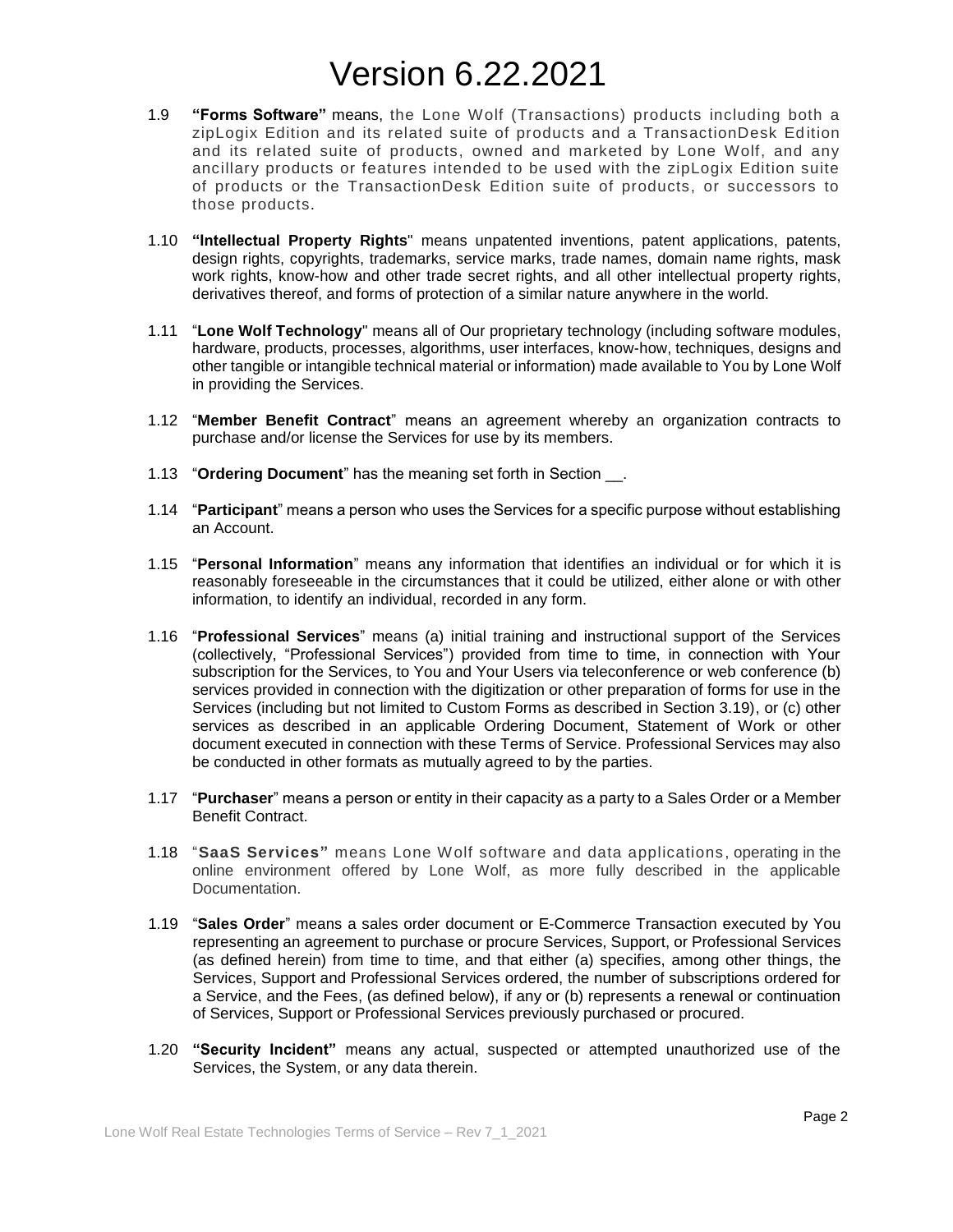- 1.21 "**Services**" means the various software and data applications used in connection with the Services pursuant to the Agreement, and also including any Third Party Services used in connection therewith.
- 1.22 "**Special Terms**" means terms and conditions that may apply to a specific product or transaction.
- 1.23 "**Subscription Term**" means the period during which Users are authorized to use the Services. If you an individual User, your Subscription Term will be determined according to a separate agreement between you and Us. If you receive your Services through a member benefit or brokerage relationship, your Subscription Term will be determined according to a Third Party Arrangement (as defined herein).
- 1.24 "**Support**" means the general maintenance, updates and upgrades services provided for the Services as part of the Services and technical support provided in respect of the Services, but does not include Professional Services .
- 1.25 "**System**" means the software systems and programs, communication and network facilities, and the hardware and equipment used to provide the Services.
- 1.26 **"Third Party Forms"** has the meaning set forth in Section 5.4(a).
- 1.27 "**User**" means an individual who is authorized to use the Services, has been supplied with user credentials and has established an Account.
- 1.28 "**User Account**" has the definition set forth in Section 3.3
- 1.29 "**Your Data**" means any data or information including, without limitation, any Personal Information or other materials of any nature recorded in any form whatsoever disclosed or provided to Us by You or a User in the course of using the Services or in connection with the Services.

### **2. ORDERS; ORDERING DOCUMENTS**

2.1 **Orders.** Services may be procured via a Sales Order or a Member Benefit Contract (each an "Ordering Document"). In the event of a conflict between the terms of an Ordering Document and these Terms, the terms of the Ordering Document shall govern.

#### 2.2 **Supplemental Terms.**

- (a) If you are a Participant in an electronic signing transaction, the Supplemental Terms applicable to Electronic Signature Products apply.
- (b) If you are using the Services as part of an Early Access Program, the Supplemental Terms applicable to Early Access apply.

### **3. USE OF THE SERVICES**

- 3.1 **Use of SaaS Services and License to Installed Software.** 
	- (a) **SaaS Services**. Subject to the terms and conditions of this Agreement We grant You a non-transferable (except as permitted herein), non-exclusive right,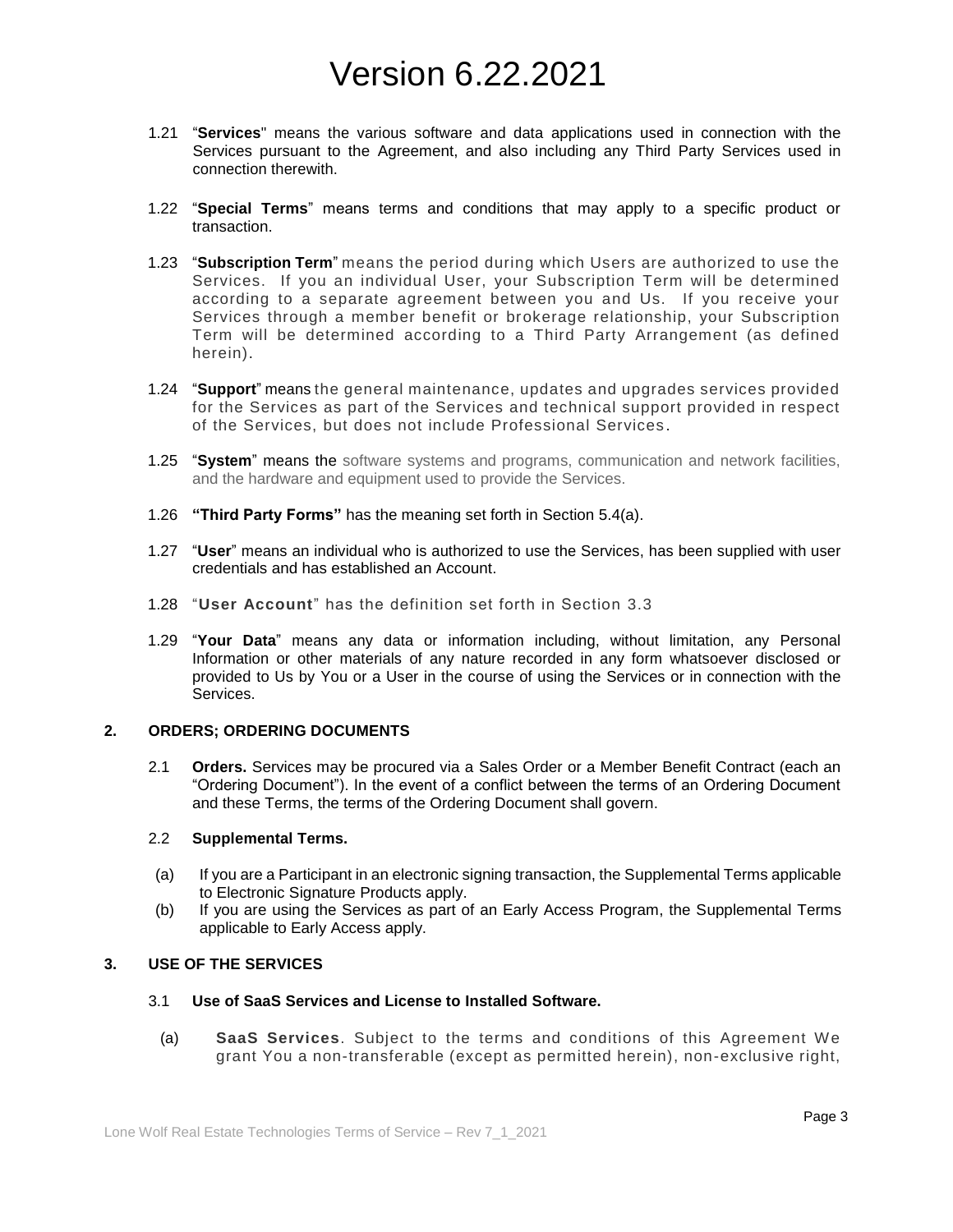during the Subscription Term only, to access, display, and use the SaaS Services, for internal business purposes only, and in the case of an Administrator, to authorize Agents within Your organization to access, display and use the SaaS Services. You may only access and use the Services as permitted in this Agreement.

- (b) **Installed Software.** Certain products, included in or with the Services, including but not limited to on-premise applications and certain components related to the SaaS Services ("Installed Software"), are intended to be installed on and loaded from servers, computers, or mobile devices owned or controlled by a person or entity other than Us ("Non Lone Wolf Devices"). Subject to the terms and conditions of this Agreement, We hereby grant to You and You hereby accept a non-exclusive, non-transferable (excepted as permitted herein), license: (i) to load the Installed Software on Non Lone Wolf Devices and (x) to operate and use the Installed Software for internal business purposes only; and (y) if the Installed Software is a component intended to be used in conjunction with or as part of the SaaS Services, to use the Installed Software solely in connection with or as part of the applicable SaaS Services; and (ii) to distribute such Installed Software to Your authorized Users (e.g., Agent(s), transaction coordinators, or others, as the case may be), and for no other purpose. You shall ensure that all Installed Software installed on any Non Lone Wolf Device is promptly uninstalled and/or deactivated from all Non Lone Wolf Devices upon termination of any license granted herein.
- (c) **Limited Purpose Use.** If You are authorized to use the Services for any limited purpose (including but not limited to accessing, reviewing or signing documents, or for training or demonstration purposes), Your use of the SaaS Services or license to the Installed Software (as the case may be) is limited to the purpose stated. Your Access and licenses issued pursuant to this provision shall include, but shall not be limited to, Administrator Accounts, collaboration licenses, training licenses, and demonstration licenses. All licenses issued and rights granted pursuant to this provision are subject to all limitations set forth in this Agreement, and in addition, Administrator, demonstration and training User Accounts shall not be used in connection with the performance, execution or facilitation of actual real estate transactions.
- (d) **Third Party Arrangements.** If Your use of the Services is (i) paid for in whole or in part pursuant to a contract or other arrangement between You and a third party, including but not limited to a "Broker Edition" or "Team Edition" products, Member Benefit Contracts, or other similar arrangements, or (ii) requires the setup and/or use of a Third Party Service (as defined below), (each of (i) and (ii) a "Third Party Arrangement"), You hereby grant Us permission to obtain information from and/or share information with the applicable third party to  $(x)$ verify Your eligibility to use the applicable Services or Third Party Service pursuant to such Third Party Arrangement; or (y) set up, manage any and verify eligibility to use any Third Party Service used in connection with Your use of the Services. The scope of any rights granted pursuant to any Third Party Arrangement is limited by the terms of such Third Party Arrangement, and such limitations shall be in addition to, not in lieu of, any limitations imposed by this Agreement. If the applicable Third Party Arrangement is an Agreement between Us and a Brokerage, the Brokerage may terminate any rights granted herein at any time and in their sole discretion. In the event of a conflict between the provisions of this Agreement and any Third Party Arrangement, the rights granted herein shall be interpreted to grant the narrowest, most restrictive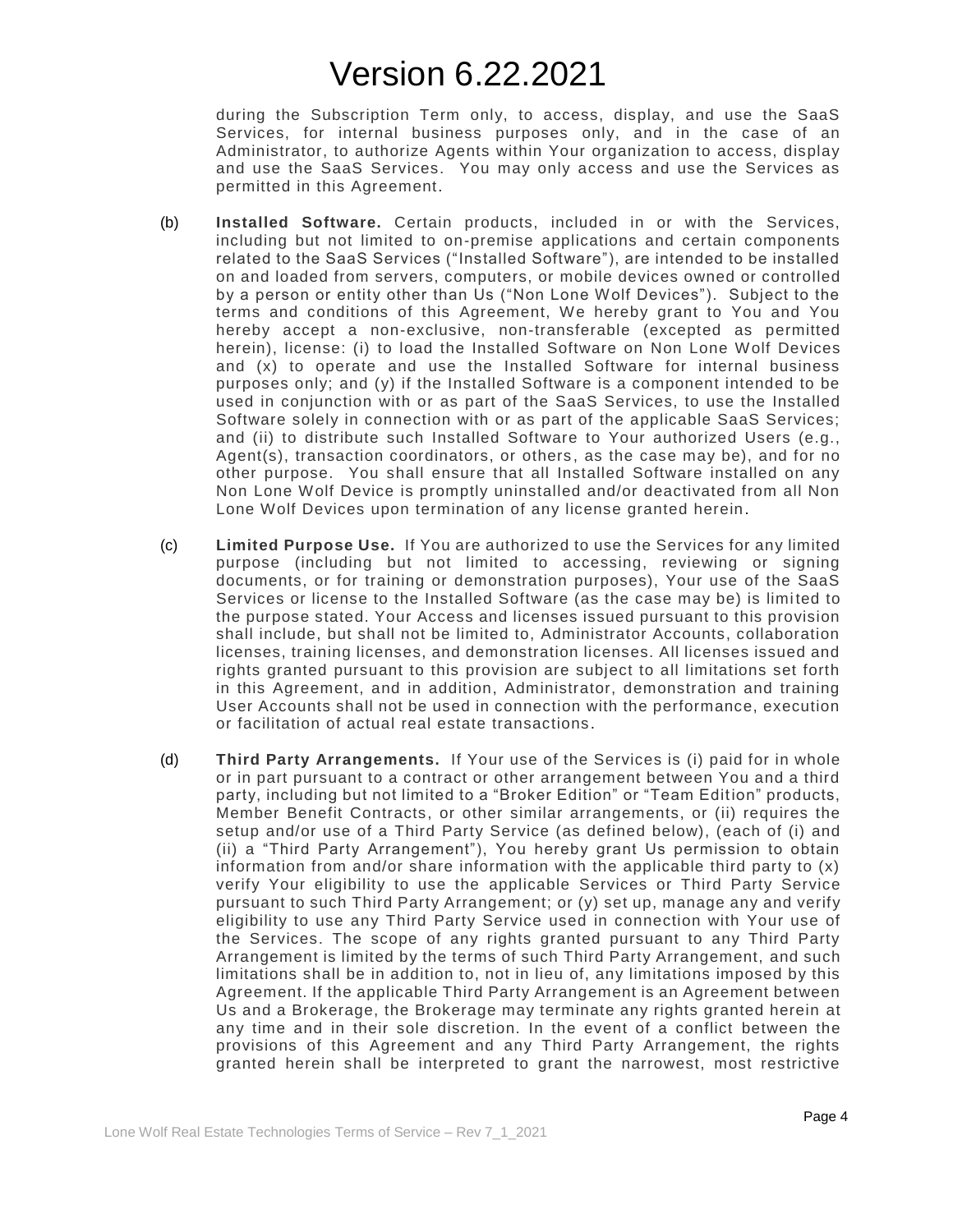rights granted to You by a reading of the applicable provisions of both this Agreement and the applicable Third Party Arrangement. **Your use of the Services may be interrupted or terminated in the event of a breach of any Third Party Arrangement by Our counterparty to such arrangement in accordance with the terms of such arrangement, including for nonpayment of fees by the party obligated to pay such fee. You agree that in the event of such suspension of service Section 4.5 shall apply to You.**

- (e) **Third Party Services.** The Services sometimes make available software, information and content provided by third parties ("Third Party Services"). We shall have no responsibility or liability for the availability, content, performance, or nonperformance of, defects in or infringement by, any software, information, or other products provided by third parties. Notwithstanding anything to the contrary herein, We make no representations, warranties or covenants regarding the content or the continued availability of any functionality provided through third parties. Should any Third Party Services, including any API, fail or become unavailable, We will replace them a substantially equivalent Third Party Service. In the event We cannot replace the unavailable Third Party Service with a substantially equivalent Third Party Service on commercially reasonable terms, the parties will act in good faith to adjust the terms of the Agreement to reflect any material decrease in functionality resulting from the absence of the unavailable Third Party Service, provided, for the avoidance of doubt, that the discontinuance of a Member Benefit contract or other Third Party Arrangement that provides the Services or Third Party Forms for no cost or at reduced cost to You or Your Users is NOT a considered a material decrease in the functionality of the Services pursuant to this Section 3.1(e), and you may be required to pay an additional license fee for such Services or Third Party Forms in the event of a change in the applicable Third Party Arrangement.
- 3.2 **Updates and Upgrades.** Provided that all Fees and other amounts owing pursuant to the Agreement have been paid when due, You will be entitled to receive at no additional charge: (i) updates, upgrades to the then-current version of the Services; and (ii) revisions or new versions of the Services that, from time to time, may be made generally available by Us to Our customers. Support for the Services is limited to the then-current version of the Services. Accordingly, You agree to keep current with any updates, upgrades or revisions to the Services as made available by Us.
- 3.3 **Accounts.** Users shall access the Services by means of a specific account (each a "User Account") using unique user identifications and passwords. Users are solely responsible for the confidentiality and use of their User Accounts and must provide and maintain current, complete and accurate profile information in the System. You acknowledge and agree that in no event shall We be liable, directly or indirectly, to You for any loss or damage as result of any activity that occurs within any User or Administrator accounts. You may not transfer Your accounts, including, without limitation, any Administrator accounts, to any third party without Our prior written approval (including providing User accounts to any person not actively affiliated with or employed by You in the real estate business) and agree to promptly deactivate the User account of any individual who is no longer actively affiliated with or employed by You. You shall not permit more than one person to use any User Account to access the Services or otherwise share login accounts, user identifications or passwords. You shall not assign a deactivated User Account to another named individual, except when the deactivated individual is no longer affiliated with or employed by You. You may not use, combine or otherwise integrate any third-party products or services in connection with the Services except in accordance with the Agreement or as otherwise mutually agreed to by the parties, in writing.
- 3.4 **Support.** Provided that You have paid all Fees and other amounts owing pursuant to the Agreement when due, We shall provide Support in accordance with Our then current Support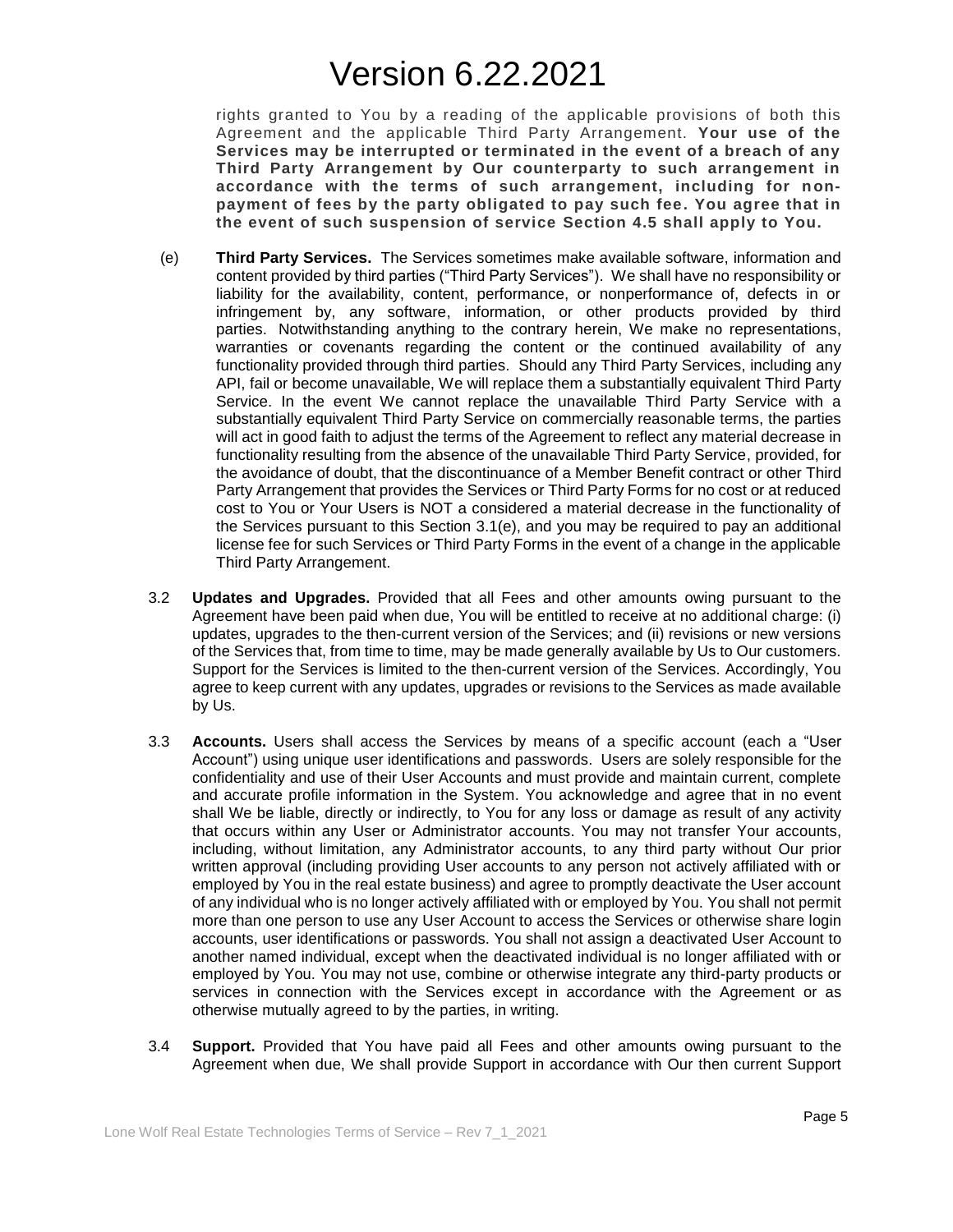policies. Any supplemental software code provided in conjunction with Support shall be considered part of the Services and subject to the terms and conditions of the Agreement. We may use any technical information and/or feedback You provide for Our business purposes, including for product support and development. Any technical information and/or feedback You provide to Us shall belong solely and exclusively to Us without additional consideration, and You may not disclose technical information and/or feedback that was first provided to Us to any third party without Our prior written consent.

- 3.5 **Professional Services.** In connection with Your subscription for the Services, We may provide Professional Services such as initial training and instructional support of the Services to You and Users via teleconference or web conference. Professional Services may also be conducted in other formats as mutually agreed to by the parties, and if travel is required, travel and travelrelated expenses of Our personnel in connection with such Professional Services will be at Your expense and shall be payable in accordance with the terms and conditions of the applicable Ordering Document and the Agreement. Any additional Professional Services (as determined by Us in Our sole discretion or as requested by You) will be provided by Us to You, at Our then prevailing rates. For example, should You hire a new Administrator and require additional training, this additional training shall be deemed to be Professional Services. All Professional Services will be scheduled in advance and any late cancellations, delays and/or postponements of scheduled sessions requested or caused by You may result in additional Professional Service charges at Your expense.
- 3.6 **Downtime.** Your access to and use of the Services may be suspended for the duration of any unanticipated or unscheduled downtime or unavailability of any portion or all of the Services for any reason, including as a result of power outages, system failures or other interruptions. We shall also be entitled, without any liability to You, to suspend access to any portion or all of the Services at any time, on a service-wide basis: (a) for scheduled downtime, to permit us to conduct maintenance or make modifications to any Service; (b) in the event of a denial of service attack or other attack on the Services or other event that We determine, in Our sole discretion, may create an unacceptable risk to the applicable Services, to You or to any of Our other customers, if the Services were not suspended; (c) in the event that We determine that any of the Services are prohibited by law or We otherwise determine that it is necessary or prudent to do so for legal or regulatory reasons or ((a), (b), and (c) collectively, "Authorized Service Suspensions"). We shall have no liability as a result of any Authorized Service Suspension. To the extent that We are able, We will endeavor to provide You with email notice of any Authorized Service Suspension in accordance with the Agreement and to post updates on the Services regarding resumption of Services following any such Authorized Service Suspension, but shall have no liability for the manner in which We may do so or if We fail to do so.
- 3.7 **Your Responsibilities.** You shall: (i) be responsible for compliance with the Agreement by You and Users under your control; (ii) be responsible for all activity occurring under Your User's Accounts; (iii) notify Us immediately of any unauthorized use of any password or account or any other known or suspected breach of security; (iv) notify Us immediately of any changes in Your contacts (billing, administrator or otherwise), or contact information (including, but not limited to, email address, phone number and physical address); (v) be solely responsible for the accuracy, quality, integrity and legality of Your Data, the means by which You acquire Your Data, and the uses to which you put Your Data using the Services; (vi) prevent unauthorized access to or use of the Services, and notify Us promptly in the event of any such unauthorized access or use; (vii) be solely responsible and liable for all compliance with all applicable laws, regulations or requirements imposed by or through associations, government (local, municipal, state/provincial and federal), or otherwise.
- 3.8 **Restrictions.** You shall not, and You shall not permit or suffer other Users or any other person or entity, directly or indirectly, to do any of the following: (i) reverse engineer, de-compile,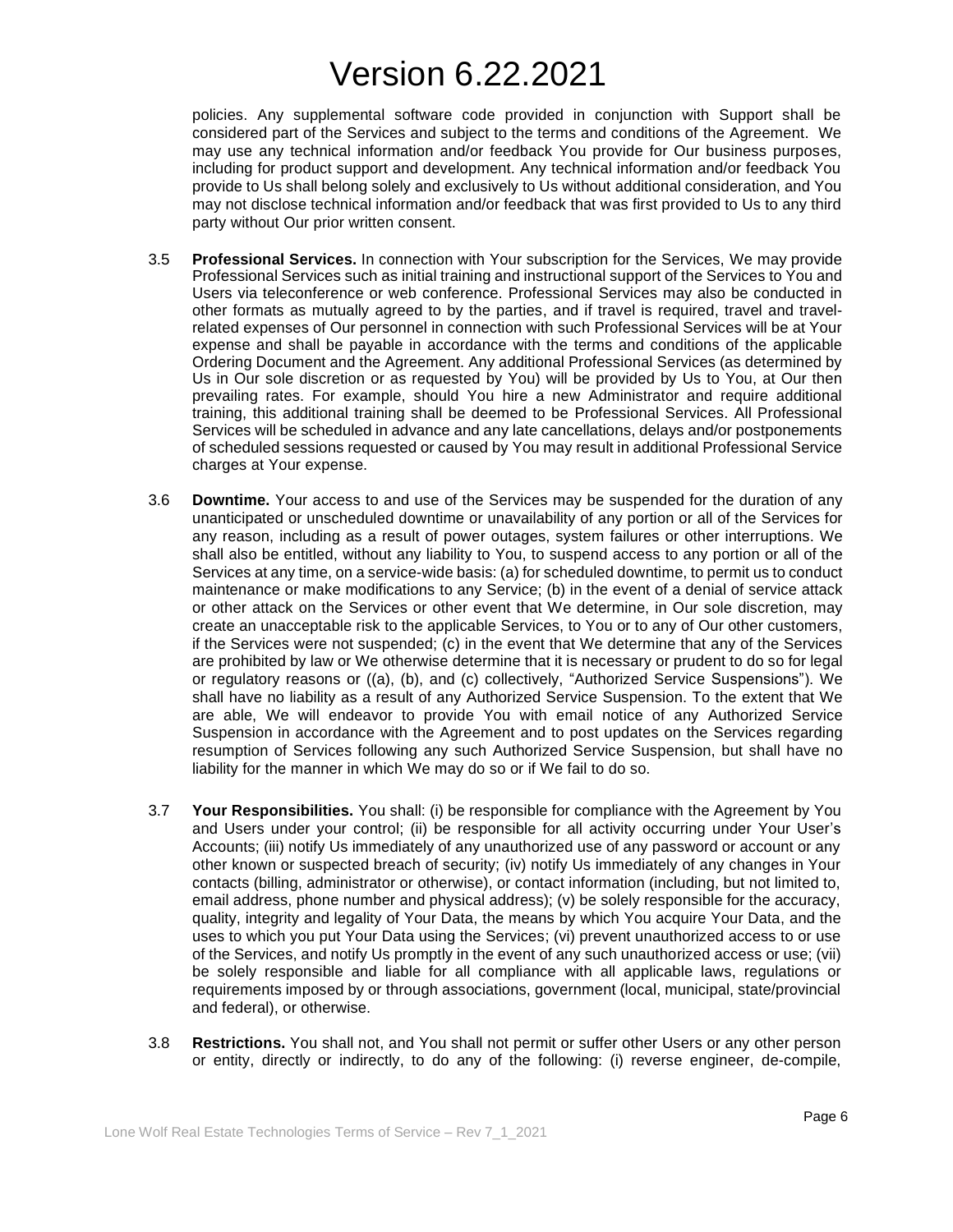disassemble or otherwise attempt to discover the source code or underlying algorithms of any of the Services; (ii) use the Services to develop, market, test, benchmark, or sell products or services that compete with the Services ("Competitive Services"), or assist any third party in developing, marketing, testing, benchmarking against, or selling Competitive Services, or any similar activity, (iii) modify, translate, or reproduce, in any format or using any means, the Services or create derivative works based on the Services; (iv) rent, lease, distribute, license, sublicense, sell, resell, assign, or otherwise commercially exploit the Services or make any of the Services available to a third party, directly or indirectly; (v) use or permit use of the Services for timesharing or service bureau purposes or otherwise for the benefit of a third party; (vi) publish or disclose to third parties any evaluation of the Services; (vii) create any link to the Services or frame or mirror any content contained or accessible from, the Services; (viii) tamper with the security of the Services, the System or tamper with the User Acc ounts of other Users of the Services; (ix) access data on the Services not intended for You; (x) log -in to a server or account on the Services that You know that You are not authorized to access, or access the System or Services by any unauthorized means; (xi) attempt to probe, scan or test the vulnerability of the Services or the System or to breach the security or authentication measures without proper authorization; (xii) willfully or intentionally render any part of the Services or the System unusable; (xiii) use, transmit, disseminate or otherwise make available content on or through the Services that is unlawful, threatening, abusive, libelous, slanderous, defamatory or otherwise offensive or illegal; (xiv) transmit, disseminate or otherwise make available on or through the Services information protected by copyright, or other proprietary or contractual right, or related derivative works, without obtaining prior permission of the copyright owner or rights holder; (xv) violate any local, provincial, state, federal or foreign law, treaty, regulation or convention applicable to You in connection with Your use of the Services, (xvi) use the Services to harvest, scrape, or otherwise collect information about others, (xvii) create a false identity, (xviii) use, download, or otherwise copy, or provide to any person or entity any directory of Users or other User or usage information or any portion thereof, (xix) use the Services in connection with surveys, contests, junk email, spamming, or any duplicative or unsolicited messages (except as otherwise specifically authorized by Us or by these Terms of Service), (xx) remove or alter any trademark or copyright notices on or in the Services or any documents, printouts or computer files generated by the Services; (xxi) use the Services or take any other action, use or exploit any function for any purpose that is not an intended use of or is not intentionally made available through the Services or (xxii) engage in any reproduction, distribution, or use of the Services or any component thereof (including but not limited to Third Party Forms) in any manner not expressly permitted in this Agreement.

3.9 **Data Storage.** Depending on the particular Service offering available to and selected by You, We may provide You with data and/or document storage in connection with Your use of the Services. You agree that Your use of storage features or functionality is limited to storage in connection with Your real estate transactions, You agree that storage of data not related to Your real estate transactions or business is not supported and is outside the permitted uses of the Services, and You further acknowledge and understand that We have no responsibility whatsoever for any documents or data not related to Your real estate transactions. If Your Sales Order contains caps on storage and You exceed the storage allocated, You will need to purchase additional storage for the time period of such overage for such storage, at Our then-prevailing rates (which may be amended from time to time). It is Your responsibility to monitor and manage Your storage activity. Upon termination of the Agreement, it is Your responsibility to arrange the transfer of any documentation from the Services within 30 days of the termination date and it is Your responsibility to retain such documentation for the legally required time period at Your expense.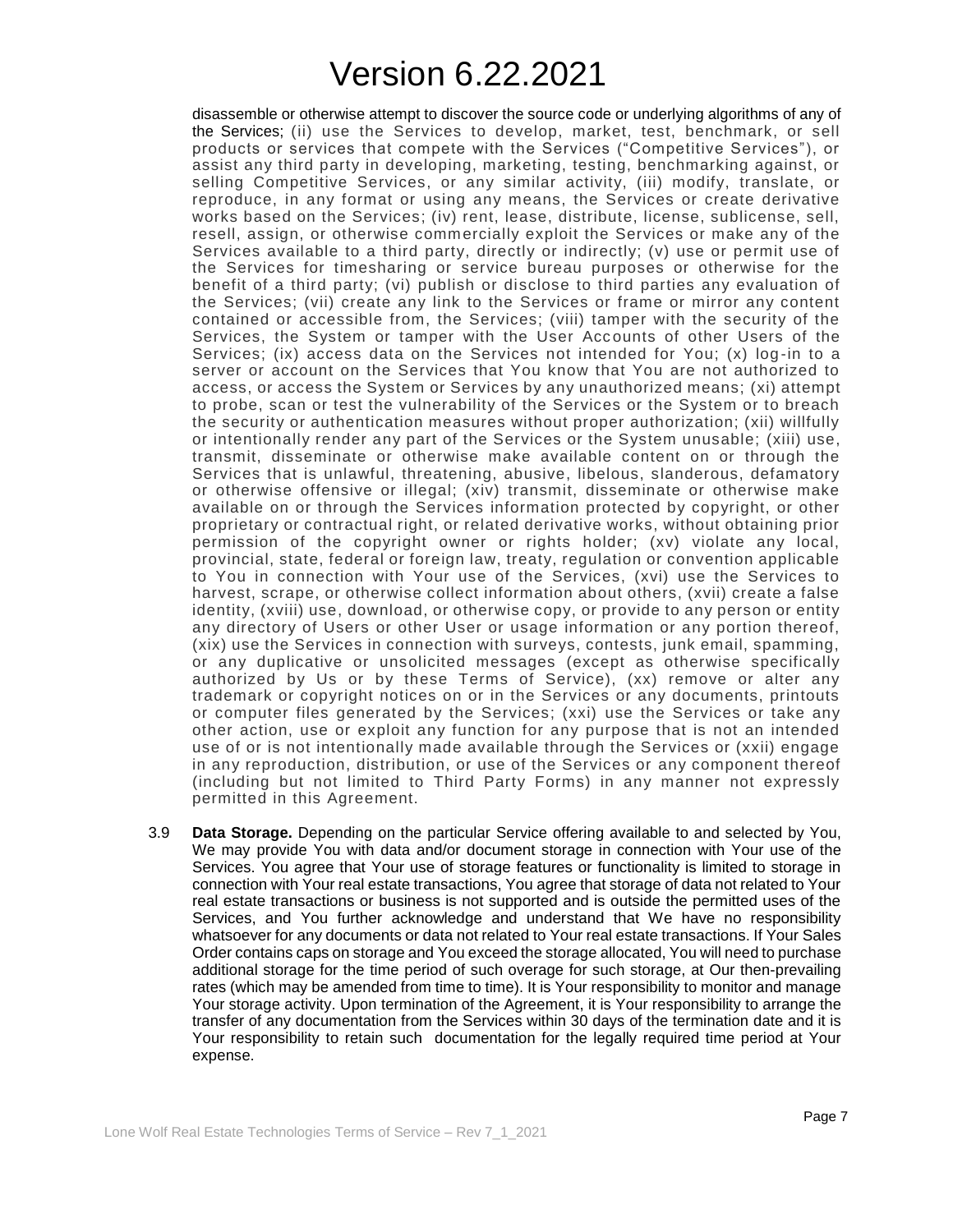- 3.10 **Personal Information.** Where Personal Information is disclosed to Us or transferred to Us for processing, You represent, warrant and covenant to Us that: (i) You are solely and exclusively responsible for the collection, accuracy or completeness of Personal Information disclosed, or provided, to Us; (ii) all Personal Information disclosed to Us has been or will be collected and disclosed only in accordance with all applicable laws. You will promptly respond to inquiries concerning any Personal Information provided to Us and will promptly address all inquiries concerning such information. You have obtained and will continue to obtain all necessary consents from those individuals whose Personal Information is disclosed or transferred to Us to grant the Personal Information rights in the Agreement to Us.
- 3.11 **Monitoring**. We reserve the right to monitor and review all Account activity and the content and materials uploaded by You or others in the System for the purpose of determining compliance with the Agreement or to detect illegal activity. For monitoring and other business purposes, information about You and the brokerages, association(s), board(s), multiple listing services or other organizations a User is a member of, if any, may be attached to documents exported from the Forms Software in .pdf format.
- 3.12 **User Transactions**. You acknowledge and agree We: (a) are not and shall not be deemed a party to any transaction or document created or stored using the Services by You or any third party; (b) make no representations or warranties and shall not be liable for the content, validity, legality, enforceability, accuracy, suitability or appropriateness of the Services for any document, content, information or transaction.
- 3.13 **No License to Data Exchange or API Features**. The Agreement does not grant You, and specifically excludes, the right to use any data exchanging or API features contained within the Services that allow data to be imported or exported to or from the Services to or from any other product. Use of such data exchanging features requires that You enter into a separate agreement, unless We have otherwise given Our consent for You to use such features.
- 3.14 **Data Fill Features**. If You purchase or otherwise have permission to access or use as part of the Services any feature that allows You to input text in certain data fields of a form or document without viewing the entire text of the form or document being completed (a "Data Fill Feature"), You acknowledge that You should review the form or document in its entirety with all text and data revealed before You send, use, or rely on the form, document or any text You fill in the form or document using the Data Fill Feature. You agree that We have no responsibility or liability whatsoever which might result from Your use of a Data Fill Feature.
- 3.15 **Document Transmission Capabilities**. You may not use the document transmission capabilities of the Services, including fax and email capabilities, for marketing or promotional activities, including but not limited to directly or indirectly sending unsolicited commercial faxes or emails, or for Your own personal use (i.e., uses not related to Your real estate transactions). Use of the document transmission capabilities of the Services in violation of these terms may result in charging You an additional fee, or terminating Your use (with no refund issued), in addition to any other remedies that may be available to Us.
- 3.16 **Single Sign-On Services**. Your use of the Single Sign-On services ("SSO") shall at all times be subject to and must be in compliance with the Agreement. The SSO will only be available if We maintain agreements with providers of each product and service to be accessed by the SSO. If Our agreement with a provider terminates, Your access to and use of the provider's product or service using the SSO shall also terminate. All products and services accessed under the SSO will be linked to, and capable of being accessed using, a single password or set of credentials. You should therefore exercise caution, prudence and care in using the password and/or set of credentials to protect them from unauthorized access, disclosure and use. You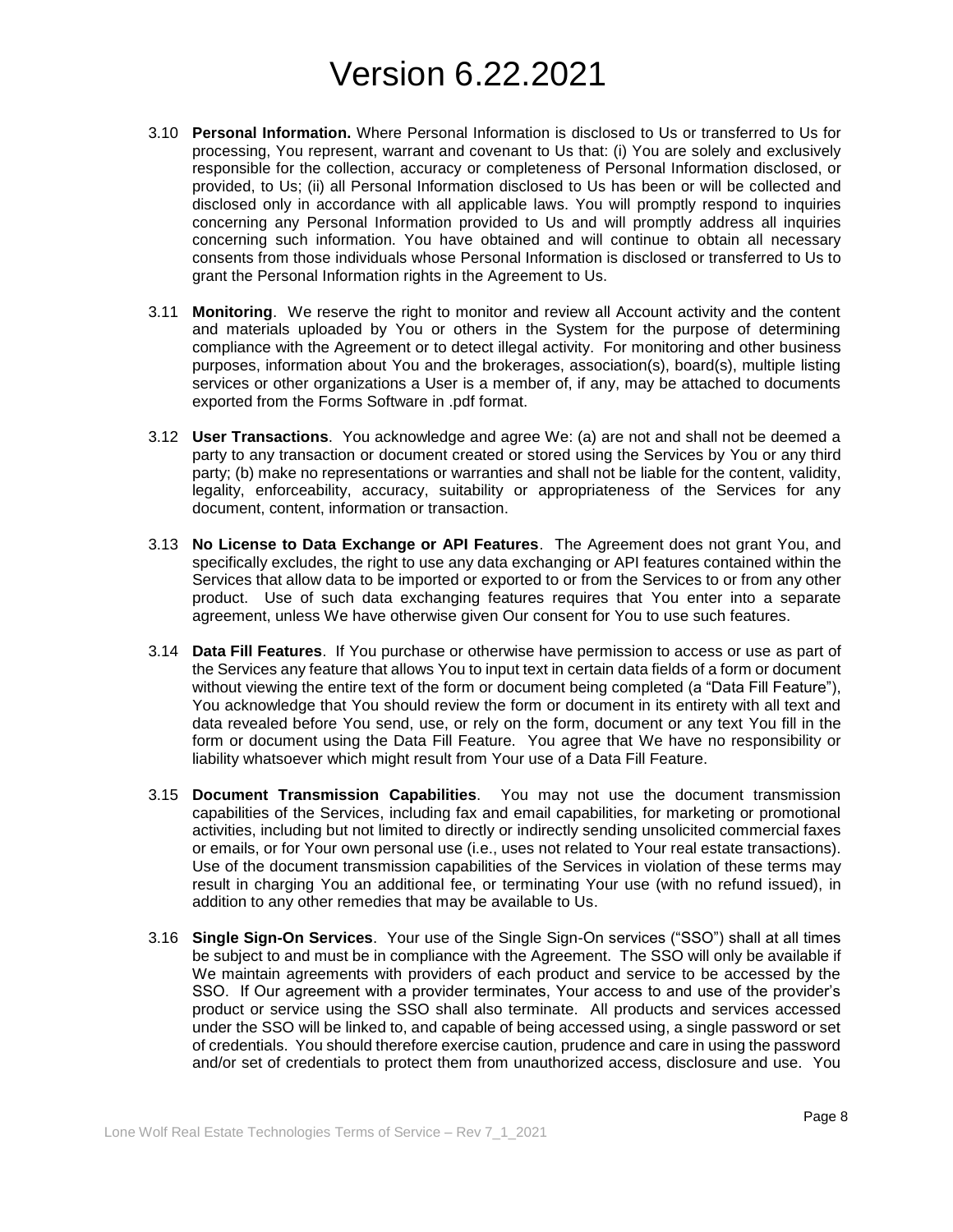agree that We shall have no responsibility or liability whatsoever which might result from use of SSO services.

- 3.17 **MLS Products.** A license to use any products that permits transfer of Multiple Listing Service ("MLS") Data (each an "MLS Product") entitles You to use the MLS Product with the Services only. You may not access the account of any other end User through any MLS Product. In order to use an MLS product, You must have and maintain valid permission to access and use content within the database of Your MLS, and Your MLS must have an agreement in place with Us in connection with the applicable MLS Product. Should the agreement between Us and Your MLS terminate, Your access to and use of the MLS Product with data from that MLS shall also terminate.
- 3.18 **Electronic Signature Products**. Your license may include products that allow for the collection and storage of electronic signatures on Your documents ("Electronic Signature Products"). You acknowledge and agree that We make no representations or warranties relating to the accuracy, validity or invalidity of any authentication measure used in connection with any Electronic Signature Product. You are solely responsible for, determining whether the use of an electronic record or electronic signature complies or does not comply with any and all laws, rules and regulations and Your state's or province's laws and regulations pertaining to the use of electronic records and electronic signatures in the real estate industry. We shall not be responsible or liable for, and You are solely responsible for, determining whether any person must be provided with a disclosure required by law to be in writing, whether the delivery of an electronic record satisfies such law, and for providing such disclosure to the consumer. We make no representations or warranties that the consumer disclosures in any Electronic Signature Product are appropriate for or provide all of the disclosures as required for Your particular transaction. If You are unsure whether Your electronic record or electronic signature complies or does not comply with relevant law, please consult an appropriate professional, such as an attorney.
- 3.19 **Custom Forms.** We may from time to time provide services to convert forms owned or licensable by You ("Custom Forms") into electronic format for use within the Services (such services to be referred to as "Custom Form Conversion Services"). Descriptions of Custom Forms and Fees for Custom Form Conversion Services shall be as set forth in an applicable Sales Order. If a Sales Order includes Custom Forms, You grant us a nonexclusive license to use (a) Your Custom Forms; and (b) Your name, trademark(s), and logos ("Marks"), in connection with making Your Custom Forms available through and within the Services solely to Users affiliated with or designated by You. We acquire no proprietary interest in Your Custom Forms or Marks except the permissive rights granted by the Agreement. You agree and acknowledge that You are solely responsible for the content, legality and suitability of Your Custom Forms. You represent and warrant that (a) Your Custom Forms comply with all applicable laws and are suitable for their intended use; (b) You own all right, title and interest in and to, and have the right to license in accordance with the terms of the applicable Sales Order, Your Custom Forms and Your Marks; and (c) neither Your Custom Forms nor Your Marks infringe upon the intellectual property rights of any third party.

### **4. FEES AND PAYMENT**

If you are not a Purchaser, then the provisions of Section 4 (except for Section 4.5) do not apply to you.

- 4.1 **Fees, Invoicing and Payment.** You shall pay all fees specified in the applicable Ordering Documents ("Fees").
	- (a) **Professional Service Fees.** Unless otherwise stated in the Sales Order, any Professional Service fee for Your current subscription tier, as identified on Your Sales Order, will be billed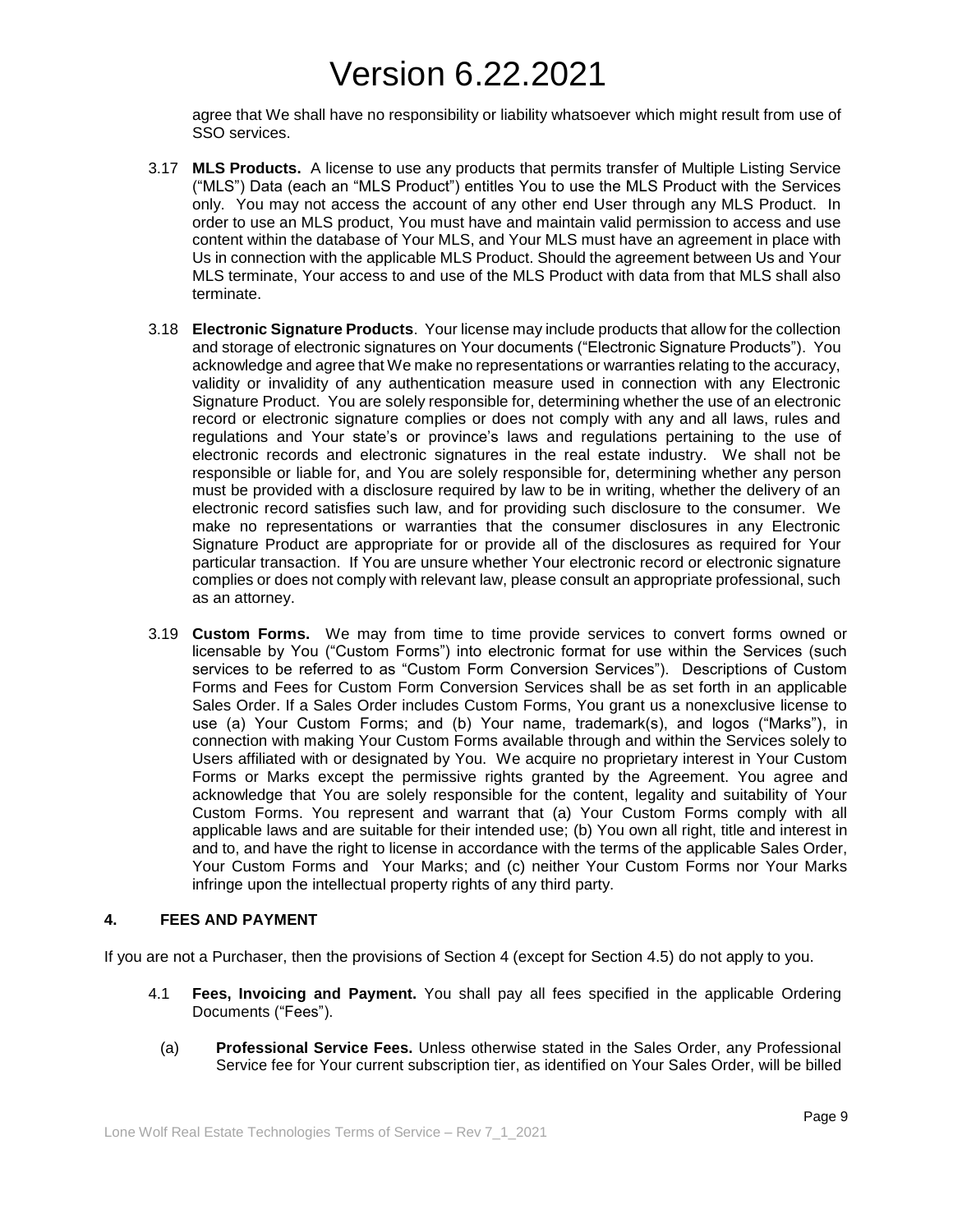in full upon the execution of the applicable Sales Order. Subsequent Fees assessed for Services, Support and Professional Services will be invoiced in accordance with the terms set forth in the relevant Sales Order(s). You agree to pay all Fees in accordance with the terms set forth in the applicable Sales Order. Fees are nonrefundable except as specifically provided herein or in the Sales Order.

- (b) **Subscription Fees.** Certain subscription Fees may be incremental based on the total number of Agents in Your organization or the number of Agents in Your organization who actually access the Services during the Subscription Term. In the event that You exceed the number of Agents in Your current subscription during the Subscription Term, then You agree to pay an additional Fee based on the number of the additional Agents. This process will continue throughout the Subscription Term. You may only reduce the subscription tier level at the end of each Subscription Term via an executed Sales Order or amendment between the Parties.
- (c) **MLS Board Fees.** Any additional fee that Your MLS board charges Us are Your responsibility and accordingly, We will charge these Fees directly to Your payment information on file.
- (d) **Wireless Fees.** Wireless carriers may charge You additional Fees for receiving text messages. We will not be responsible nor liable for any incremental Fees charged by Your wireless carrier.
- (e) **Access Fees.** You are responsible for any charges You incur to access the Services, including, without limitation, data usage through an Internet connection.
- 4.2 **Payment Terms.** Except as otherwise specified in the Agreement or in the Sales Order: (i) Fees are quoted and payable in the currency set out in the Sales Order; and (ii) payment obligations may not be cancelled; and (iii) any Fees paid are non-refundable. Fees for the Services, Support and Professional Services will be invoiced in accordance with the terms set forth in the relevant Sales Order. Unless otherwise stated in the Sales Order, Fees are due upon receipt. Any payment not received from You by the applicable due date shall accrue (except with respect to charges then under reasonable and good faith dispute), at the lower of 1.5% of the outstanding balance per month (being 18% per annum), or the maximum rate permitted by law, from the date such payment is due until the date paid. Subscription Fees invoicing will commence upon the Effective Date unless otherwise specified in the Sales Order.
- 4.3 **Fee Increases.** Unless otherwise agreed to in the Sales Order, all Fees are subject to change without notice. We will charge these new Fees directly to Your payment information on file.
- 4.4 **Audit.** You agree to maintain accurate and detailed records of the number of Users who have been given access to the Services. We shall have the right to verify the number of Users granted access to the Services under the Agreement, and to verify the number of Agents who actually access the Services under the Agreement. You agree that We shall have the right to audit Your records for compliance with the Agreement at any time during Your normal business hours upon reasonable notice, during the Subscription Term. You agree that You shall pay any underpaid Fees, and if such underpaid Fees are in excess of five percent (5%) of the total Fees due under the Agreement, then You shall also pay Our reasonable costs of conducting the audit. Amounts owed pursuant to this section are due upon invoice.
- 4.5 **Suspension of Service and Acceleration.** If any amount owing under the Agreement or any other agreement for the Services is overdue by 30 days, We may, without limiting Our other rights and remedies: (i) accelerate all unpaid fee obligations under such agreements so that all such obligations become immediately due and payable; and (ii) suspend Your access (and the access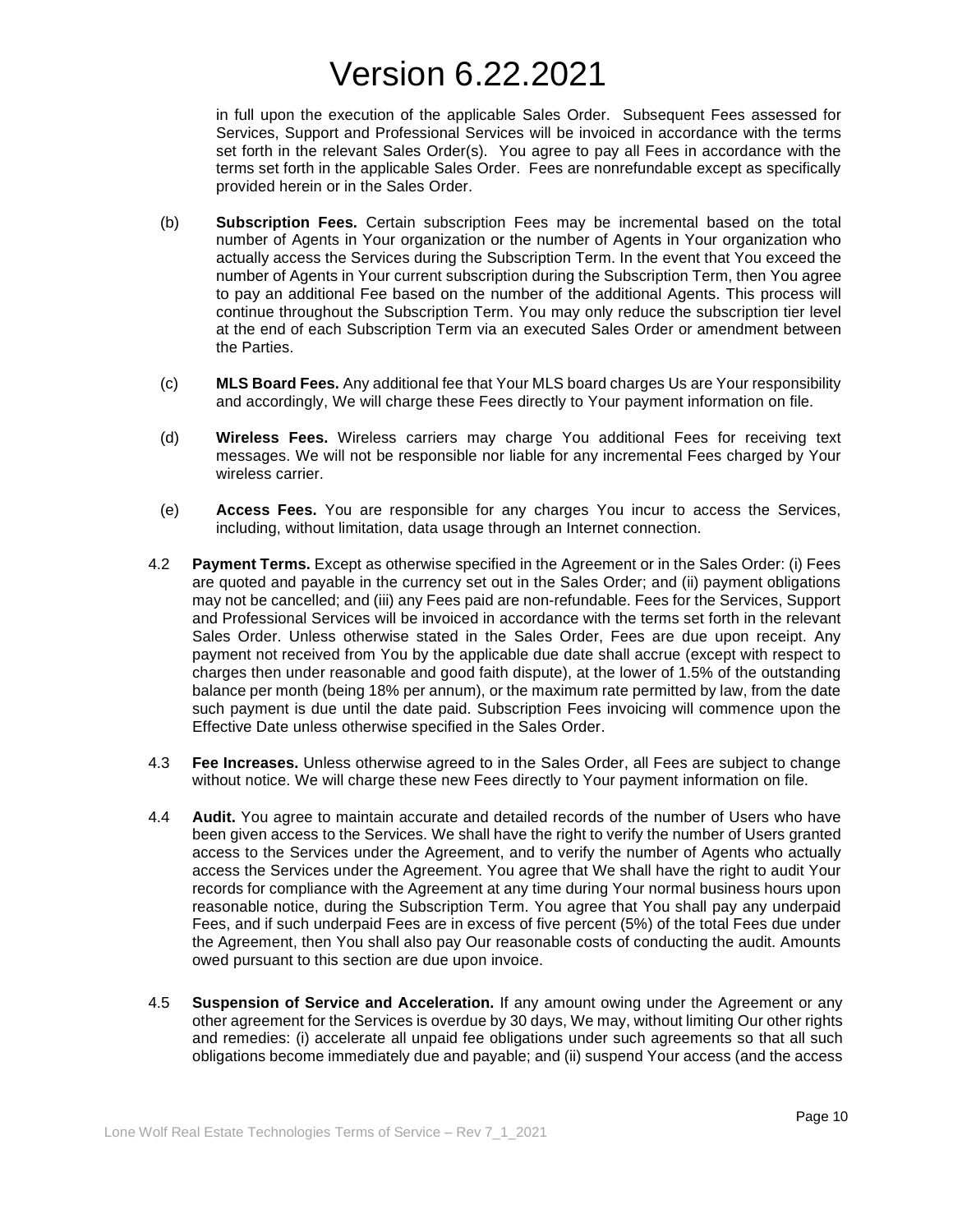of Your Users) to the Services or terminate the Agreement with or without notice to You. You will continue to be charged the applicable Fees and other charges for the Services during any such suspension period until Your account is brought into good standing. IN ADDITION TO THE FOREGOING, YOU ACKNOWLEDGE AND AGREE THAT IN THE EVENT OF EITHER (a) THE SUSPENSION OF YOUR ACCESS TO THE SERVICES FOR A PERIOD OF GREATER THAN 60 DAYS OR, (b) THE TERMINATION OF YOUR ACCESS TO THE SERVICES: (I) WITH THE EXCEPTION OF TRANSACTION MANAGEMENT DATA RETAINED IN ACCORDANCE WITH SECTION 3.9, WE CANNOT GUARANTEE THE CONTINUED RETENTION OF YOUR DATA AND YOUR DATA MAY BE IRRETRIEVABLY DELETED; (II) REACTIVATION OF YOUR ACCESS TO THE SERVICES MAY NOT BE POSSIBLE, IN WHICH CASE ANY OF YOUR DATA, ANY CONFIGURATIONS OR CUSTOMIZATIONS MADE TO THE SERVICES BY OR FOR YOU AND ANY USER ACCOUNTS AND PASSWORDS MAY BE PERMANENTLY LOST AND WE SHALL NOT BE LIABLE TO YOU IN THE EVENT THAT ANY OF THE FOREGOING ACTIONS ARE TAKEN AND (III) A FEE MAY APPLY TO REACTIVATE YOUR SERVICES DEPENDING ON HOW LONG THE ACCOUNT HAS BEEN SUSPENDED OR TERMINATED, AT OUR SOLE DISCRETION.

- 4.6 **Payment Disputes.** Payment disputes must be submitted by You to Us in writing within 15 calendar days of the invoice date. Disputed Fees will not be considered past due unless We have conducted an investigation and concluded that the Fees are correct and there is no basis for the dispute, or reasonably believe You are using the dispute to evade or delay payment. All undisputed portions of the Fees must be paid in accordance with the Agreement, failing which the undisputed portion of the Fees shall accrue in accordance with the Agreement. Any disputed Fees not paid, which are deemed to be correct, shall be due within 15 calendar days of dispute resolution. We shall not exercise Our rights under Section 4.5 if the applicable charges are under reasonable and good-faith dispute and You are cooperating diligently to resolve the dispute.
- 4.7 **Taxes.** You shall be responsible for all sales, use, value added, or other taxes or duties, as applicable, payable with respect to Fees, or otherwise arising out of or in connection with the Agreement including, other than Our income taxes. If We pay any such taxes on Your behalf, You agree to reimburse Us for such payment immediately upon demand. If any tax in the nature of withholding tax is payable on any sums payable to Us under the Agreement, You shall pay Us such amount as is necessary to ensure that the net amount received by Us after such withholding shall be equal to the amount originally due, unless You provide Us with a valid exemption certificate authorized by the appropriate taxing authority.
- 4.8 **Product Changes.** Lone Wolf retains the absolute right to modify, discontinue, discontinue support for, delete or restrict any aspect feature or system requirement of the Services without any liability or obligation to You, provided that Lone Wolf agrees to provide You with prior notice of any material changes to the Services, and if the functionality of the Services is materially decreased by Us Lone Wolf shall act in good faith to make an equitable adjustment to the Fees. For the avoidance of doubt, the discontinuance of a Member Benefit Contract or other Third Party Arrangement that provides the Services or Third Party Forms for no cost or at reduced cost to You or Your Users is NOT a considered a material decrease in the functionality of the Services pursuant to this Section 4.8, and you may be required to pay an additional license fee for such Services or Third Party Forms in the event of a termination of or change in the applicable Third Party Arrangement.

## **5. PROPRIETARY RIGHTS**

5.1 **Intellectual Property Ownership.** We alone (and Our suppliers, where applicable) shall own all rights, title and interest, including all related Intellectual Property Rights, in and to the Lone Wolf Technology and the Services and You hereby assign to Us any suggestions, ideas, enhancement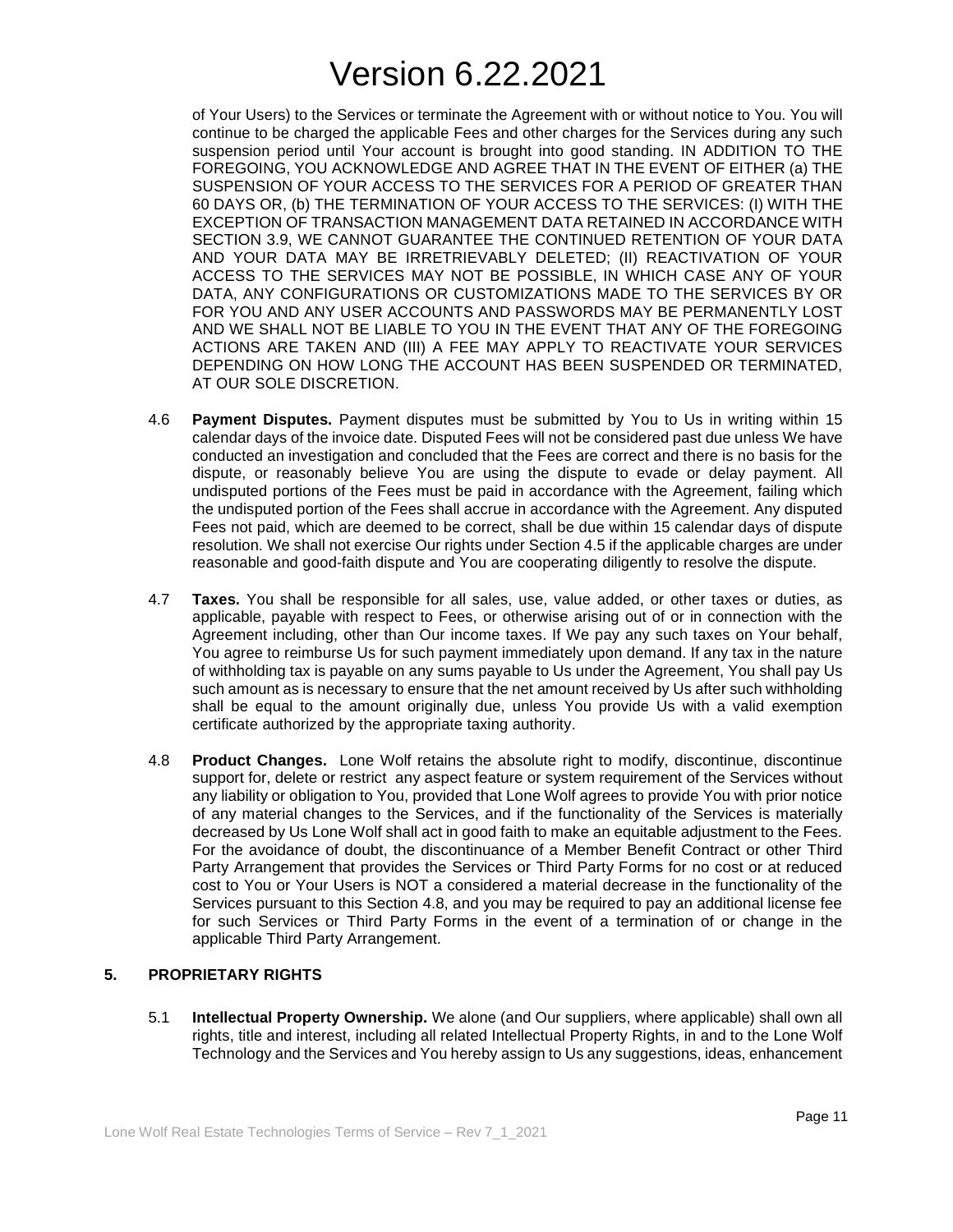requests, feedback, recommendations or other information provided by You relating to the Services or the Lone Wolf Technology ("Submissions"). We shall own exclusive rights, including all intellectual property rights, in and to all Submissions. We shall be entitled to the unrestricted use and dissemination of these Submissions for any purpose, commercial or otherwise, without acknowledgment or compensation to You or Your Users. In the event that any intellectual property rights in and to Submissions vests in You, You hereby assign to Us all of Your right, title and Interest in Submissions and You hereby waive to and in favor of Us any of Your moral rights in and to Submissions. The Agreement is not a sale and does not convey to You any rights of ownership in or related to the Services, Lone Wolf Technology or the Intellectual Property Rights owned by Us and Our suppliers. The Lone Wolf name, the Lone Wolf logo, and the product names associated with the Services are trademarks of Us or Our Suppliers, and no right or license is granted to use them. You will not accrue any residual rights to the Lone Wolf Technology or Services, including any rights to the Intellectual Property Rights in connection therewith. No rights are granted to You other than as expressly set forth in the Agreement.

### 5.2 **Your Data.**

- (a) Any of Your Data that is provided to or through the Services are and shall be owned by You and/or Your respective licensors. You hereby grant to Us a royalty-free, perpetual, irrevocable, worldwide, non-exclusive right and license to use, reproduce, modify, adapt, publish, translate, sublicense, distribute, perform, and display Your Data on and through the Services and to provide You or Your Users information about Our products and Services or third party products or services that might be of interest to You or Your Users through the Lone Wolf Marketplace or any similar program thereto.
- (b) Except as otherwise expressly authorized in the Agreement, We will not disclose Your Data to third parties, except: (i) if You expressly authorize us to do so in connection with Your use of the Services; or (ii) as necessary to provide the Services to You, or to comply with the Agreement or a valid request of a governmental or regulatory body, subpoena, or court order.
- (c) You hereby grant to Us a worldwide fully-paid, royalty-free and irrevocable right and license to use Your Data to extract information (collectively, "Aggregate Data") to create derivative works therefrom (including the right to prepare comparative benchmark reports). "Aggregate Basis" means that We combine parts of information collected or processed from You that do not contain Your name or the names of Our other customers that use the Services and in a manner that does not disclose any individually identifiable information about You or Your Users or customers. You agree that We own and may disclose and publish Aggregate Data on an Aggregate Basis to any party through any means, including, without limitation, through market research reports, case studies, press releases, advertising or similar communications. For greater certainty, We are prohibited from disclosing Data other than on an Aggregate Basis, except with Your express written consent.
- 5.3 **User Provided Materials.** To the extent You provide or otherwise make available to Us any materials to use in connection with the Service (including without limitation real estate forms, contracts and other documents), You hereby: (i) authorize Us to digitize or otherwise reproduce such materials to the extent necessary to use such materials in connection with the Services (including without limitation permitting Us to make the digitized materials available to You and Your Users through internet browser access) and (ii) represent and warrant to Us that You have all rights necessary to permit Us to use such materials as contemplated above, and that such use does not violate the rights of any third party. You agree that You will not provide or otherwise make available to Us any materials which You do not have the legal right to use, modify and duplicate.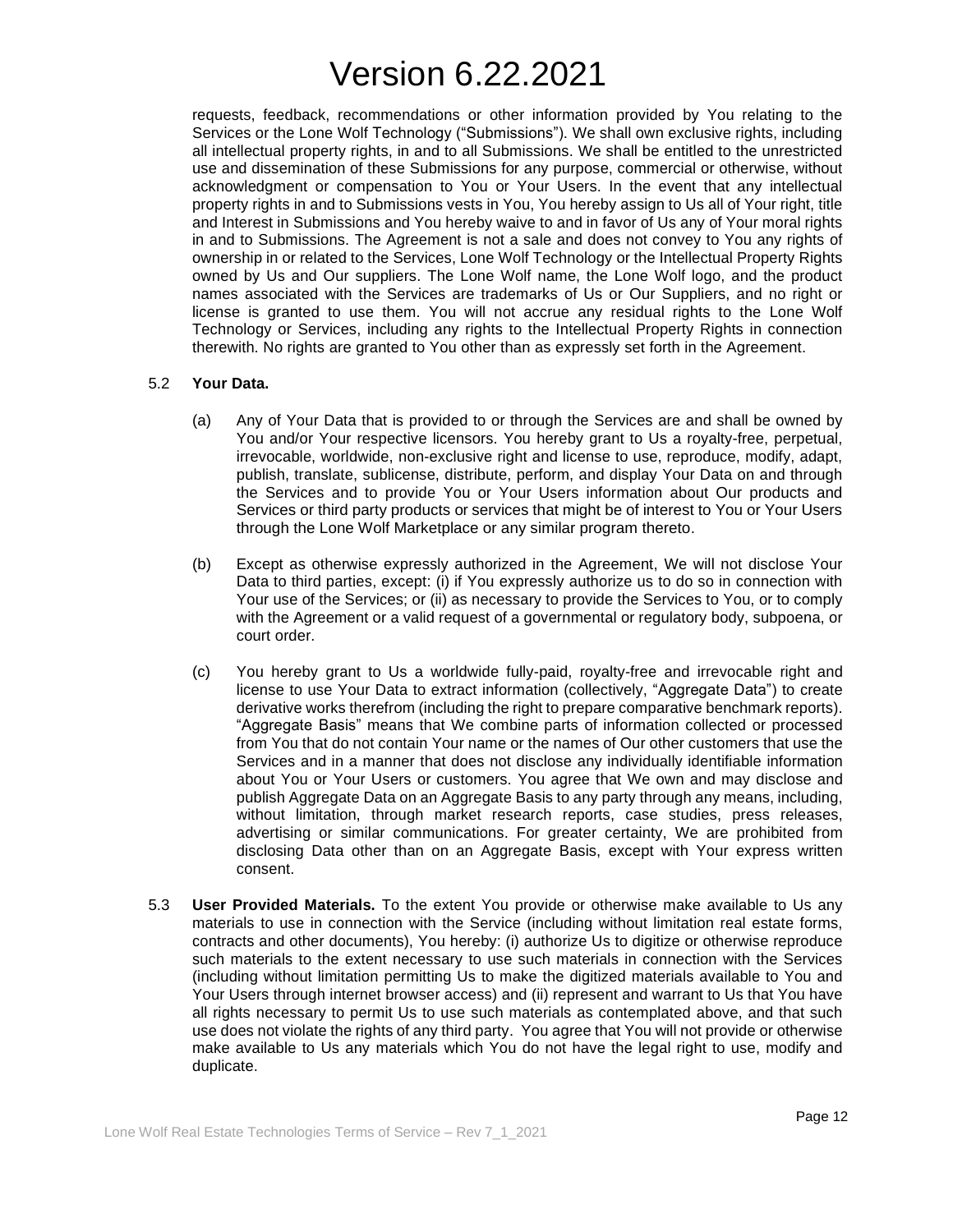### 5.4 **Forms Libraries/Third Party Forms**.

- (a) The Forms Software may contain "libraries" of forms and other forms that are owned and/or licensed by third parties, such as board/association of REALTORS® forms, multiple listing service forms or an individual brokerage company's mandated or recommended internal office forms ("Third Party Forms"). Third Party Forms are licensed to Us by third parties and You must have a license to access each library of Third Party Forms. If Your license includes use of Third Party Forms, or if such license is being provided to You under the terms of a Third Party Arrangement with an organization such as Your real estate brokerage, a board or association of REALTORS® or a multiple listing service, Some Third Party Arrangements require that the Agreement contain specific provisions – these provisions are set forth in the Appendix to these Terms of Service and You agree to them as if fully set forth in this Section 5.4. We grant You a license to access and use the applicable Third Party Forms in connection with the Forms Software for the duration of Your license term as set forth in Section 10, provided that Your license to use such Third Party Forms may terminate earlier in accordance with the applicable license agreement between Us and the Third Party Forms licensor. You acknowledge and agree that We shall have no obligation to provide You with access to or use of Third Party Forms after the license agreement between Us and the applicable Third Party Forms licensor terminates for any reason. You further acknowledge and understand that once Your license to use Third Party Forms terminates for any reason, You will no longer be able to access Third Party Forms in the applicable library. If You wish to save Real Estate Forms You have used in Your Forms Software transactions beyond the term of the applicable Third Party Forms license period, You should export the documents to another location, by saving completed documents in the System or on Your computer, or some other external storage medium. For the avoidance of doubt, the discontinuance of a Member benefit Contract or other Third Party Arrangement that provides Third Party Forms for no cost or at reduced cost to You or Your Users is NOT a considered a material decrease in the functionality of the Services pursuant to Section 4.8, and you may be required to pay an additional license fee for such Third Party Forms in the event of a change in the applicable Third Party Arrangement.
- (b) **Exporting; Portable Data Format (.pdf); Other File Formats.** We grant You the right to use the Forms Software to export Real Estate Forms to .pdf format. The export of the completed Forms will result in the creation of a .pdf file. We shall not be responsible for providing You with the applicable software to open, view or otherwise use the .pdf file. Forms exported from the Forms Software to .pdf format may not be altered, manipulated or changed in any way, including but not limited to, altering the form text or data, "unlocking" or otherwise opening or attempting to open or bypass the security/password protection of a .pdf form, making a derivative work(s), adding any data, text, graphics or software into or on top of a form, converting the form from .pdf format to a different file format, removing copyright dates and/or symbols, and removing company specific information which is embedded in the form, unless expressly permitted by the copyright holder of the Form. Any violation of this section shall be deemed a material breach of the Agreement and may result in a violation of law and civil and/or criminal penalties. Certain fonts in Your computer's operating system/software may be missing or corrupt due to no fault of the Forms Software, which may result in formatting, saving, printing and e-mailing problems or other errors in Your .pdf documents. You agree that We have no responsibility or liability whatsoever for any damages which might result from such errors in Your .pdf documents. If You experience problems or errors in .pdf documents due to missing or corrupted fonts, please contact Your computer system/software provider (e.g. Microsoft®, Apple®, etc.) or Adobe® (www.adobe.com) for assistance.
- (c) **No Printing Out or Using Blank or Partially Blank Forms.** The Forms Software is intended to be used as an electronic forms-filling software program. Unless permitted by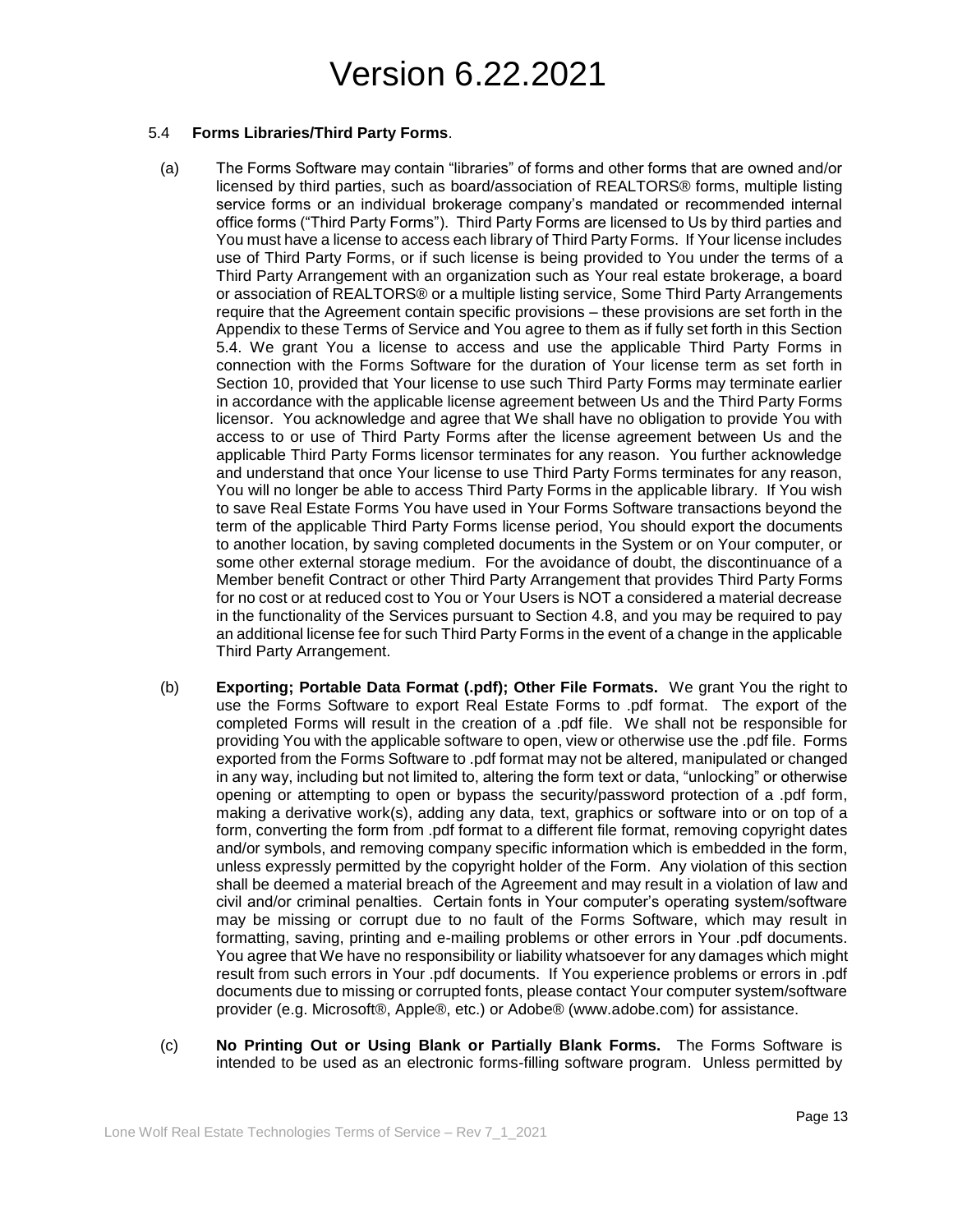the copyright holder of the forms, You may not use the Forms Software to (a) print out, reproduce or display in any manner, blank or partially blank pages or copies of the forms contained within the Forms Software (i.e. forms with partial or no text filled into the fillable portion of the forms) in any way or in any file format, including blank .pdf or HTML versions of the forms; (b) enter nominal characters, such as "." "," "xxxxxxxx" or other characters that do not in good faith constitute real estate transaction information to enable the printing of essentially blank forms; or (c) print out blank or essentially blank forms and manually insert information on the hard copies. Such actions may constitute a copyright violation of the copyright owner's forms, may result in a violation of law and civil and/or criminal penalties and, in addition to any other remedies, may result in the termination of the Agreement by Us.

- (d) **Transaction Document Storage.** You agree that We have no responsibility or liability whatsoever for the deletion, corruption or failure to store any transaction, template, clause, content, form or document maintained by the Forms Software. You acknowledge that We reserve the right to delete accounts and/or stored documents within accounts that have not been active or modified for a period of fourteen (14) months. The amount of storage space available to You will depend upon the plan and features purchased by You or, if the Forms Software is being provided to You under the terms of a Third Party Arrangement, the plan and features purchased by the applicable third party. Your documents will be stored in the Forms Software for a period of time that is dependent upon Your state (or other jurisdiction) and the creation date or the closing date of the transaction to which the documents are related, except that We shall have no obligation to maintain or provide You with any transaction, document, information, or access to Your account once Your Forms Software license term expires or terminates for any reason. After the applicable time period, Your transactions (and all associated transaction documents) may be deleted from Your account and may not be recoverable. These periods of time are subject to change at any time without notice. We shall not be responsible or liable to You or any third parties in any way whatsoever for documents or transactions that are deleted in accordance with this policy. If You wish to save Forms Software transaction documents beyond the applicable time frame, You should export the documents to another location, such as saving the documents on Your computer or some other external storage medium.
- (e) **User's Name on Forms.** Forms printed or exported from the Forms Software may identify the licensed user's name and/or company information at the bottom of the forms. You must use the licensed User's correct name and company information within the Forms Software and it shall be considered a material breach of the Agreement to use anyone else's name or include a false company name and/or address within the Forms Software; except that Users with Administrative licenses may enter the name and company information for the applicable real estate licensees under the Agreement and Users of "Team Edition" Services may create and edit transactions for other members of the same team using such member's name and company information to the extent permitted by Us and the Forms Software. To reduce the possibility that some users may attempt to share their access and use of the Forms Software with others, the information at the bottom of the forms, once it is entered, may not be changeable by You. Please contact Us to change such information.
- (f) **Compliance with Law.** We shall not be responsible for, and You are solely responsible for, determining whether You have any retention obligations for any documents within the Forms Software and whether Your use of the Forms Software to store documents complies or does not comply with any and all laws, rules and regulations relating to retention or audit of records, including, but not limited to Your state's or province's laws and regulations pertaining to retention or audit of records and the real estate industry. We make no representations or warranties that the Forms Software is appropriate for any retention or audit obligations that may be required for Your particular transaction. If You are unsure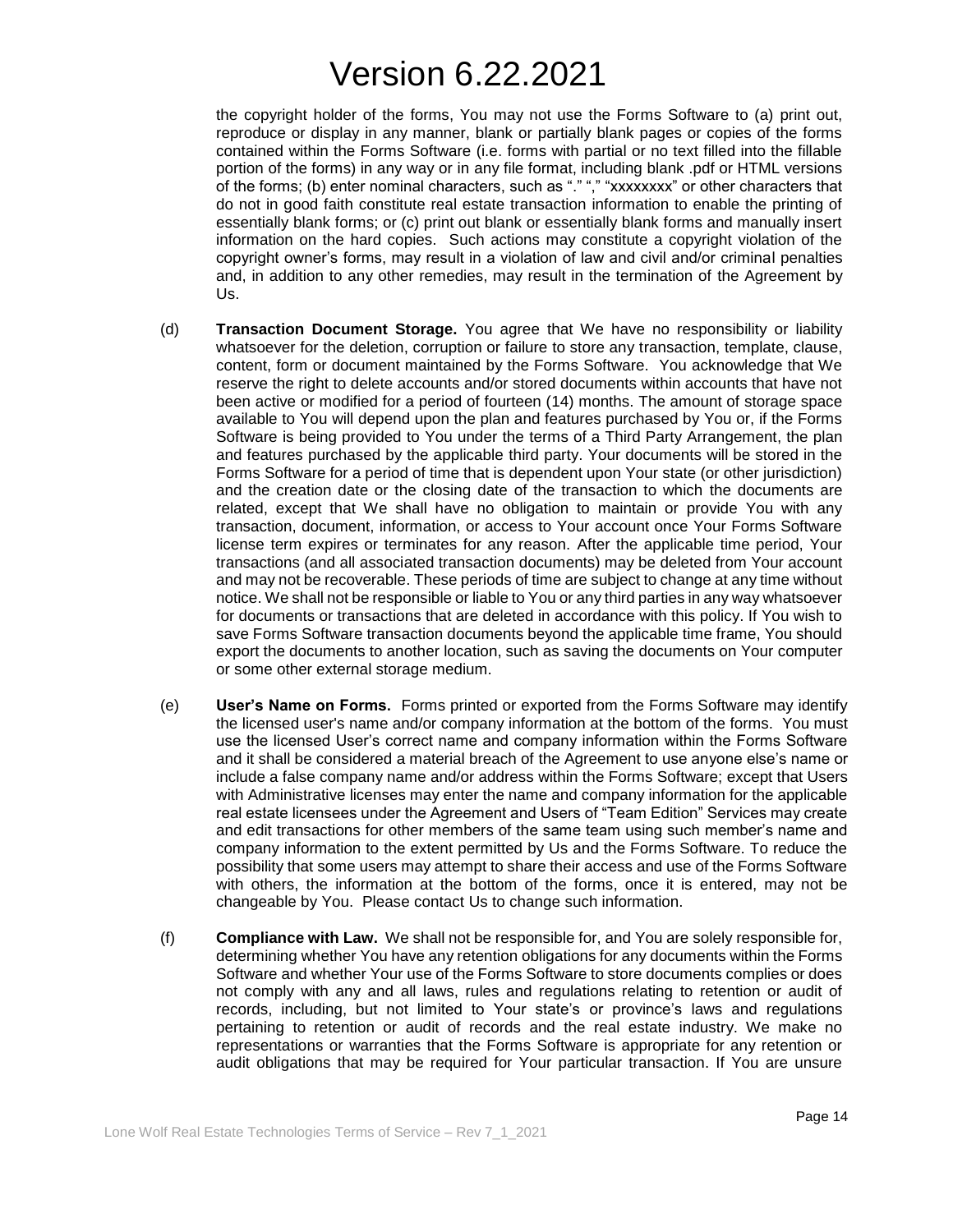whether Your use of the Forms Software to store documents complies or does not comply with relevant law, please consult an appropriate professional, such as an attorney.

- (g) **Ownership and Warranties for Third Party Forms.** While the owner/licensor of Third Party Forms may provide warranties and representations for some or all of its Third Party Forms, such warranties and representations, if any, are of the owner or licensor and not Us. We make no representations, warranties or guarantees whatsoever regarding the use, content, legality or sufficiency of such Third Party Forms, or that the Third Party Forms are the most accurate or up-to-date version of such forms, unless expressly indicated in writing by Us. All right, title and interest in and to the Third Party Forms belong solely to such third party and/or its licensors, as applicable. All other portions of the Agreement shall remain applicable for such Third Party Forms.
- (h) **Third Party Products**. The Forms Software may contain, provide links to, or refer to products and services that are owned and/or licensed to Us by third parties ("Third Party Products"). All right, title and interest in and to the Third Party Products belong solely to such third party and/or its licensors, as applicable. We make no representations, guarantees or warranties whatsoever regarding the use, content, legality or sufficiency of Third Party Products unless expressly indicated in writing by Us. Please review any applicable license agreements and/or privacy policies before using such Third Party Products to be sure the terms are acceptable to You. The Forms Software may also include the names of certain Third Party Products and services in drop-down menus provided to users to fill in form fields. We make no representations, guarantees, or warranties whatsoever regarding the use, content, quality, legality, or sufficiency of these products or services.
- 5.5 **External Services**. We may provide You with the ability to use services ("External Services") from within or in conjunction with the Services that require the transmission of Your documents, forms, or other data to a third party outside the Lone Wolf environment. If You choose to use any External Service(s), You explicitly grant permission to Us to transmit such data as is necessary for You to use the External Service(s) You've selected.

### **6. CONFIDENTIALITY**

6.1 **Definition of Confidential Information.** As used in the Agreement, "Confidential Information" means all confidential information disclosed by a party (the "Disclosing Party") to the other party (the "Receiving Party"), whether orally or in writing, that is designated as confidential or that reasonably should be understood to be confidential given the nature of the information and the circumstances of disclosure. Your Confidential Information shall include Your Data; Our Confidential Information shall include the Services; and Confidential Information of each party shall include (a) the terms and conditions of the Agreement, (b) a party's proprietary technology or computer software in all versions and forms of expression and the Service, whether or not the same has been patented or the copyright thereto registered, is the subject of a pending patent or registration application, or forms the basis for a patentable invention (collectively the "Proprietary Technology"); (c) manuals, notes, documentation, technical information, drawings, diagrams, specifications, formulas or know-how related to any of the Proprietary Technology; (d) information regarding current or proposed products, customers, contracts, business methods, financial data or marketing data, financial results and projections, company and market strategy, product roadmaps, product and competitive sales analysis and plans, product or marketing plans, pricing plans or structures, personnel and recruiting matters, and future releases; and (e) offers or proposals which are provided by a party, including, but not limited to, the Fees charged by Us and such Confidential Information is either: (i) in tangible or other form and labeled "confidential" or the like, or (ii) in a non-tangible form, including, but not limited to, oral information. However, Confidential Information (other than Your Data) shall not include any information that: (i) is or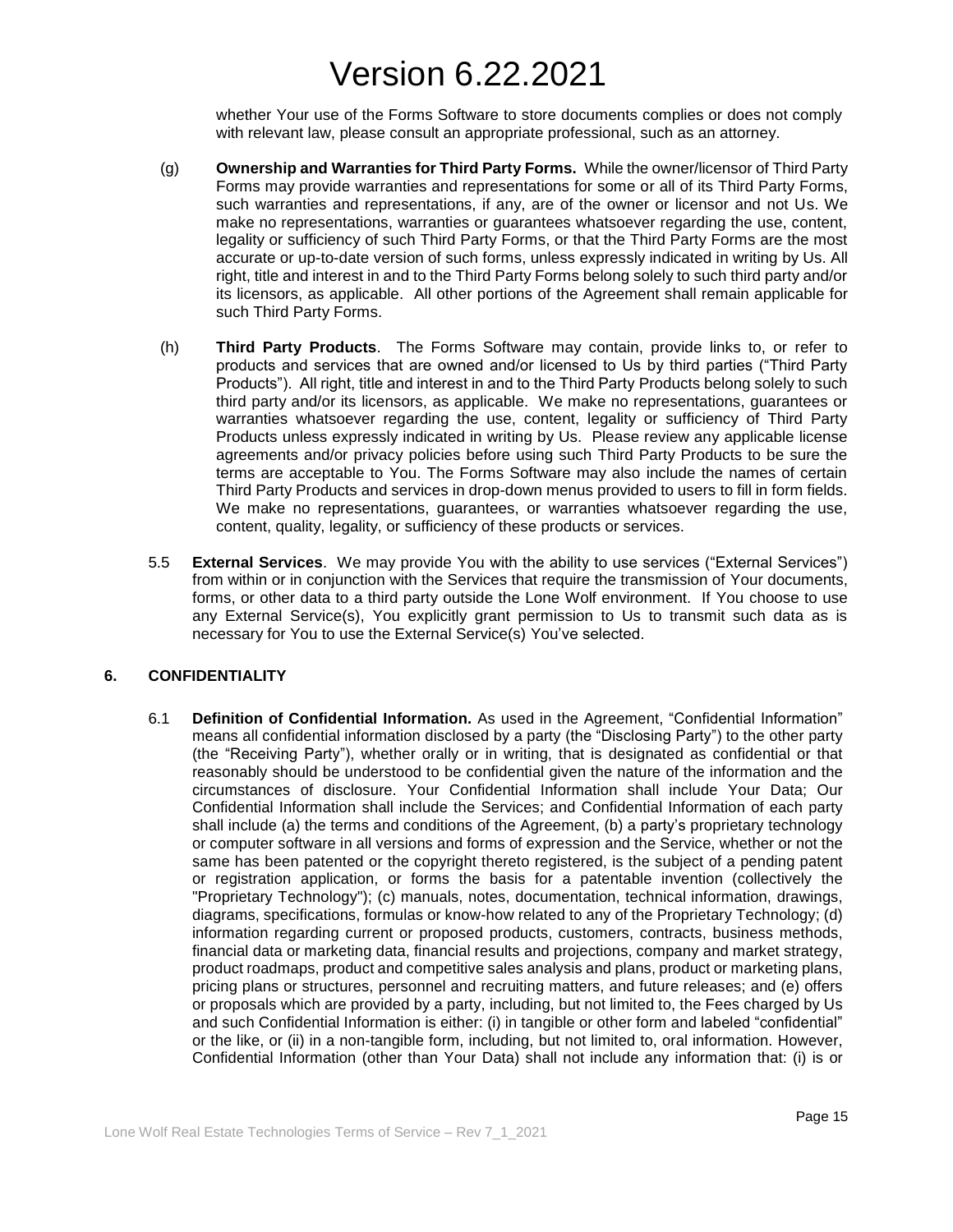becomes generally known to the public without breach of any obligation owed to the Disclosing Party; (ii) was known to the Receiving Party prior to its disclosure by the Disclosing Party without breach of any obligation owed to the Disclosing Party; (iii) is received from a third party without breach of any obligation owed to the Disclosing Party; or (iv) was independently developed by the Receiving Party. The burden of proving any of the above exemptions is on the Receiving Party.

- 6.2 **Protection of Confidential Information.** Except as otherwise permitted in writing by the Disclosing Party: (i) the Receiving Party shall use the same degree of care that it uses to protect the confidentiality of its own confidential information of like kind (but in no event less than reasonable care) not to disclose or use any Confidential Information of the Disclosing Party for any purpose outside the scope of the Agreement; and (ii) the Receiving Party shall limit access to Confidential Information of the Disclosing Party to those of its employees, contractors and authorized parties who need such access for purposes consistent with the Agreement and who have signed confidentiality agreements with the Receiving Party containing protections no less stringent than those herein.
- 6.3 **Protection of Your Data.** Without limiting the above, We shall use Our best efforts to maintain appropriate administrative, physical, and technical safeguards for protection of the security, confidentiality and integrity of Your Data. We shall not: (i) modify Your Data except with Your consent; (ii) disclose Your Data, except as compelled by law in accordance with Section 6.4, in connection with a User directed or initiated disclosure or data transfer via the Lone Wolf Marketplace or a similar program, or as otherwise expressly permitted in writing by You; or (iii) access Your Data except to provide the Services, prevent or address service or technical problems, or at Your request in connection with customer support matters.
- 6.4 **Compelled Disclosure.** The Receiving Party may disclose Confidential Information of the Disclosing Party if it is compelled by law to do so, provided the Receiving Party gives the Disclosing Party prior notice of such compelled disclosure (to the extent legally permitted) and reasonable assistance, at the Disclosing Party's cost, if the Disclosing Party wishes to contest the disclosure. If the Receiving Party is compelled by law to disclose the Disclosing Party's Confidential Information as part of a civil proceeding to which the Disclosing Party is a party and the Disclosing Party is not contesting the disclosure, the Disclosing Party will reimburse the Receiving Party for its reasonable cost of compiling and providing secure access to such Confidential Information.

### **7. INDEMNIFICATION**

- 7.1 **Indemnification by Us.** Provided that You comply with the procedures set forth in Section 7.4 and subject to Section 7.2, We shall defend You against any claim, demand, suit, or proceeding ("Claim") made or brought against You or Your officers, directors, employees, agents and affiliates by a third party alleging that the use of the Services as permitted hereunder infringes or misappropriates the intellectual property rights of a third party, and We shall indemnify You for any damages finally awarded against, and for reasonable legal fees incurred by You, in connection with any such Claim.
- 7.2 **Exclusions.** We will have no obligation under Section 7.1 with respect to any claim of infringement arising out of or based upon Your Data used with or incorporated in the Service and/or or any materials You authorize Us to use and/or incorporate into the Services
- 7.3 **Indemnification by You.** Provided that We comply with the procedures set forth in Section 7.4 and subject to Section 7.2, You shall indemnify and hold Us and Our officers, directors, employees, agents, attorneys, affiliates, successors and assigns harmless from and against any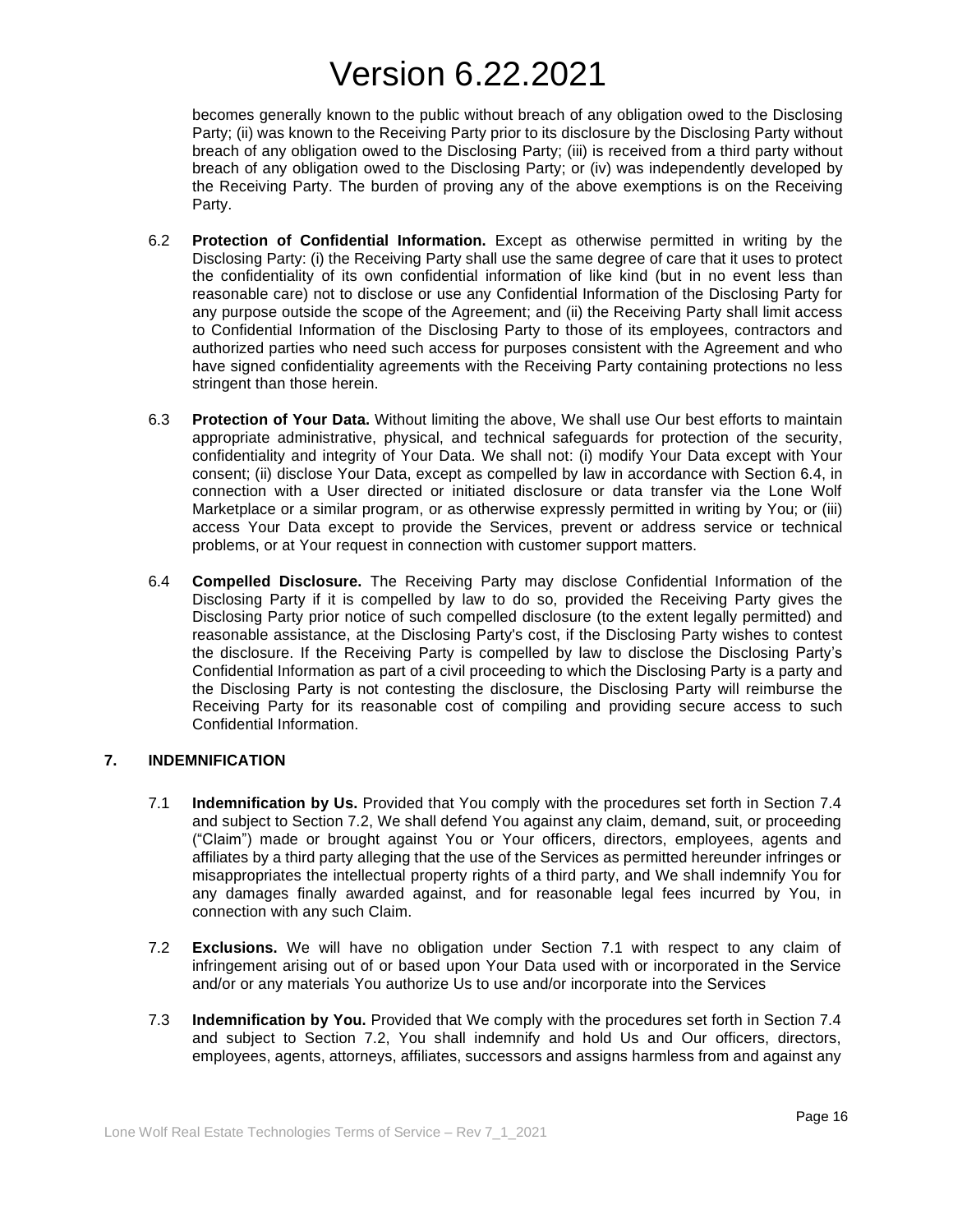and all Claims, liability, damages and costs (including but not limited to, attorney's fees and costs) resulting from or arising out of or otherwise in connection with: (i) Your use of the Services; (ii) any breach of a representation, warranty or covenant made by You or Your Users; (iii) any breach of any of Your obligations under the Agreement, whether by You or Your Users; or (iv) any Claim made or brought against Us by a third party alleging that Your Data, Your or Your Users' use of the Services or any materials You authorize Us to use and/or incorporate into the Services is in violation of the Agreement or infringes or misappropriates any rights of a third party including, without limitation, intellectual property rights or privacy rights, or otherwise violates applicable law.

- 7.4 **Procedure.** If one Party (the "Indemnitee") receives any notice of a Claim or other allegation with respect to which the other Party (the "Indemnitor") has an obligation of indemnity hereunder, then the Indemnitee will, within a reasonable time following receipt of such notice, give the Indemnitor written notice of such Claim or allegation setting forth in reasonable detail the facts and circumstances surrounding the Claim. The Indemnitee will not make any payment or incur any costs or expenses with respect to such Claim, except as requested by the Indemnitor or as necessary to comply with this procedure. The Indemnitee will not make any admission of liability or take any other action that limits the ability of the Indemnitor to defend the Claim. The Indemnitor shall immediately assume the full control of the defense or settlement of such Claim or allegation, including the selection and employment of counsel, and shall pay all authorized costs and expenses of such defense. The Indemnitee will fully cooperate, at the expense of the Indemnitor, in the defense or settlement of the claim. The Indemnitee shall have the right, at its own expense, to employ separate counsel and participate in the defense or settlement of the Claim. The Indemnitor shall have no liability for costs or expenses incurred by the Indemnitee, except to the extent authorized by the Indemnitor or pursuant to this procedure.
- 7.5 **Injunction.** If Your use of the Services is or is likely to be enjoined, We may, without limiting Our indemnity obligations hereunder, procure the right for You to continue to use the Services or modify the Service in a functionally equivalent manner so as to avoid such injunction. If the foregoing options are not available on commercially reasonable terms and conditions, We may immediately terminate the Agreement and refund to You a prorated amount of prepaid Fees for the Services actually paid by You for the unused portion of the then-current Subscription Term.

### **8. WARRANTIES AND DISCLAIMERS**

- 8.1 **Security Disclaimer.** We have implemented Appropriate Security Measures (as defined below) and maintain the Services at reputable third-party service providers and hosting facilities, where the Services are subject to commercially reasonable security precautions to prevent unauthorized access. You acknowledge and agree that, notwithstanding such Appropriate Security Measures, use of or connection to the Internet provides the opportunity for unauthorized third parties to circumvent such precautions and illegally gain access to the Services, the System or Your Data. ACCORDINGLY, WE CANNOT AND DO NOT GUARANTEE THE PRIVACY, SECURITY OR AUTHENTICITY OF ANY INFORMATION SO TRANSMITTED OVER OR STORED IN ANY SYSTEM CONNECTED TO THE INTERNET. "Appropriate Security Measures" means commercially reasonable technical, physical and procedural controls to protect data against destruction, loss, alteration, unauthorized disclosure to third parties or unauthorized access by employees or contractors employed by Us, whether by accident or otherwise.
- 8.2 **Data and Access Disclaimer.** Any email data contained in Your Data is stored for a maximum period of ninety (90) days from the date a message was sent and/or received. This applies to all folders associated with any User Account. Each message older than ninety (90) days may be automatically and permanently deleted. You and Your Users have the ability to download email messages from the Services at any time in order to meet all required personal, corporate and/or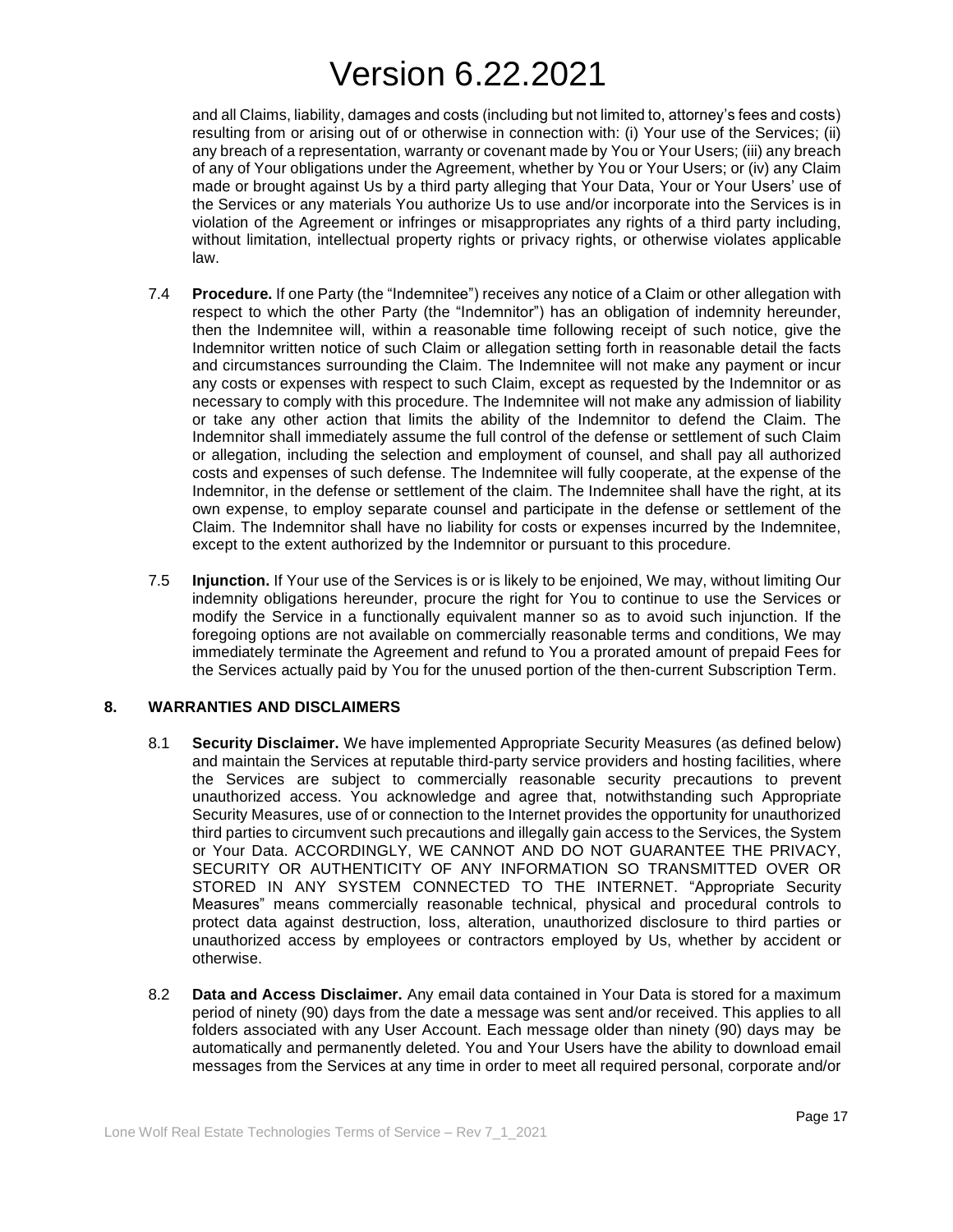legal data retention policies. It is Your responsibility (and that of Your Users) to backup any and all emails. WE DISCLAIM ANY RESPONSIBILITY FOR THE DELETION, THE FAILURE TO STORE, THE MISDELIVERY, OR THE UNTIMELY DELIVERY OF ANY INFORMATION OR MATERIAL INCLUDING, WITHOUT LIMITATION, ANY OF YOUR DATA. WE FURTHER DISCLAIM ANY RESPONSIBILITY FOR ANY LOST OR DELETED DATA CAUSED BY OUR MAINTENANCE OF THE SERVICES OR THE TECHNOLOGY THAT UNDERLIES THE SERVICES, FAILURES OF OUR SERVICE PROVIDERS (INCLUDING TELECOMMUNICATIONS, HOSTING, AND POWER PROVIDERS), COMPUTER VIRUSES, NATURAL DISASTERS OR OTHER DESTRUCTION OR DAMAGE OF OUR FACILITIES, ACTS OF NATURE, WAR, CIVIL DISTURBANCE, OR ANY OTHER CAUSE BEYOND OUR REASONABLE CONTROL.

8.3 **Disclaimer of Warranties.** EXCEPT AS OTHERWISE SPECIFICALLY PROVIDED HEREIN, THE SERVICES, SUPPORT, TRAINING AND PROFESSIONAL SERVICES ARE PROVIDED "AS IS" AND "AS AVAILABLE". THERE ARE NO WARRANTIES OR CONDITIONS (WHETHER IMPLIED OR ARISING BY STATUTE OR OTHERWISE IN LAW OR FROM A COURSE OF DEALING OR USAGE OF TRADE) FOR ANY OF THE SERVICES, SUPPORT, TRAINING, PROFESSIONAL SERVICES OR THE SYSTEM. WE DISCLAIM ALL STATUTORY WARRANTIES AND CONDITIONS, WHETHER EXPRESS OR IMPLIED, INCLUDING WITHOUT LIMITATION THE CONDITIONS AND/OR WARRANTIES OF MERCHANTABILITY, MERCHANTABLE QUALITY OR FITNESS FOR ANY PURPOSE, PARTICULAR, SPECIFIC OR OTHERWISE. WE DO NOT WARRANT THAT THE FUNCTIONS CONTAINED IN ANY THE SERVICES WILL MEET YOUR REQUIREMENTS OR THAT THE OPERATION OF ANY OF THE SERVICES WILL BE UNINTERRUPTED OR ERROR-FREE. SOME JURISDICTIONS DO NOT ALLOW THE EXCLUSION OF IMPLIED WARRANTIES OR LIMITATIONS ON HOW LONG AN IMPLIED WARRANTY MAY LAST. CUSTOMER MAY HAVE OTHER RIGHTS WHICH VARY FROM JURISDICTION TO JURISDICTION.

### **9. LIMITATION OF LIABILITY**

- 9.1 **Limitation of Liability.** You expressly absolve and release Us from any claim of harm resulting from a cause beyond Our control, including, but not limited to, failure of electronic or mechanical equipment or communication lines, telephone or other connection problems, computer viruses, unauthorized access, theft, operator errors, severe weather, earthquakes, or natural disasters, strikes, or other labor problems, wars, or governmental restrictions. IN NO EVENT SHALL OUR AGGREGATE LIABILITY ARISING OUT OF OR RELATED TO THE AGREEMENT, WHETHER IN CONTRACT, TORT OR UNDER ANY OTHER THEORY OF LIABILITY, EXCEED THE TOTAL AMOUNT PAID BY YOU TO US IN THE 12 MONTHS PRECEDING THE INCIDENT UNDER THE AGREEMENT.
- 9.2 **Exclusion of Consequential and Related Damages.** IN NO EVENT SHALL EITHER PARTY HAVE ANY LIABILITY TO THE OTHER PARTY FOR ANY LOST PROFITS OR REVENUES OR FOR ANY INDIRECT, SPECIAL, INCIDENTAL, CONSEQUENTIAL, OR PUNITIVE DAMAGES, INCLUDING BUT NOT LIMITED TO DAMAGES FOR LOSS OR INACCURACY OF DATA, LOSS OF PROFITS OR REVENUE, BUSINESS INTERRUPTION, COST OF PROCUREMENT OF SUBSTITUTE GOODS OR SERVICES, HOWEVER CAUSED, WHETHER IN CONTRACT, TORT OR UNDER ANY OTHER THEORY OF LIABILITY (INCLUDING NEGLIGENCE), AND WHETHER OR NOT THE PARTY HAS BEEN ADVISED OF THE POSSIBILITY OF SUCH DAMAGES. THE FOREGOING DISCLAIMER SHALL NOT APPLY TO THE EXTENT PROHIBITED BY APPLICABLE LAW. Because some jurisdictions do not allow limitation of liability in certain instances, portions of the above limitations set forth in this Section 9 may not apply to the parties.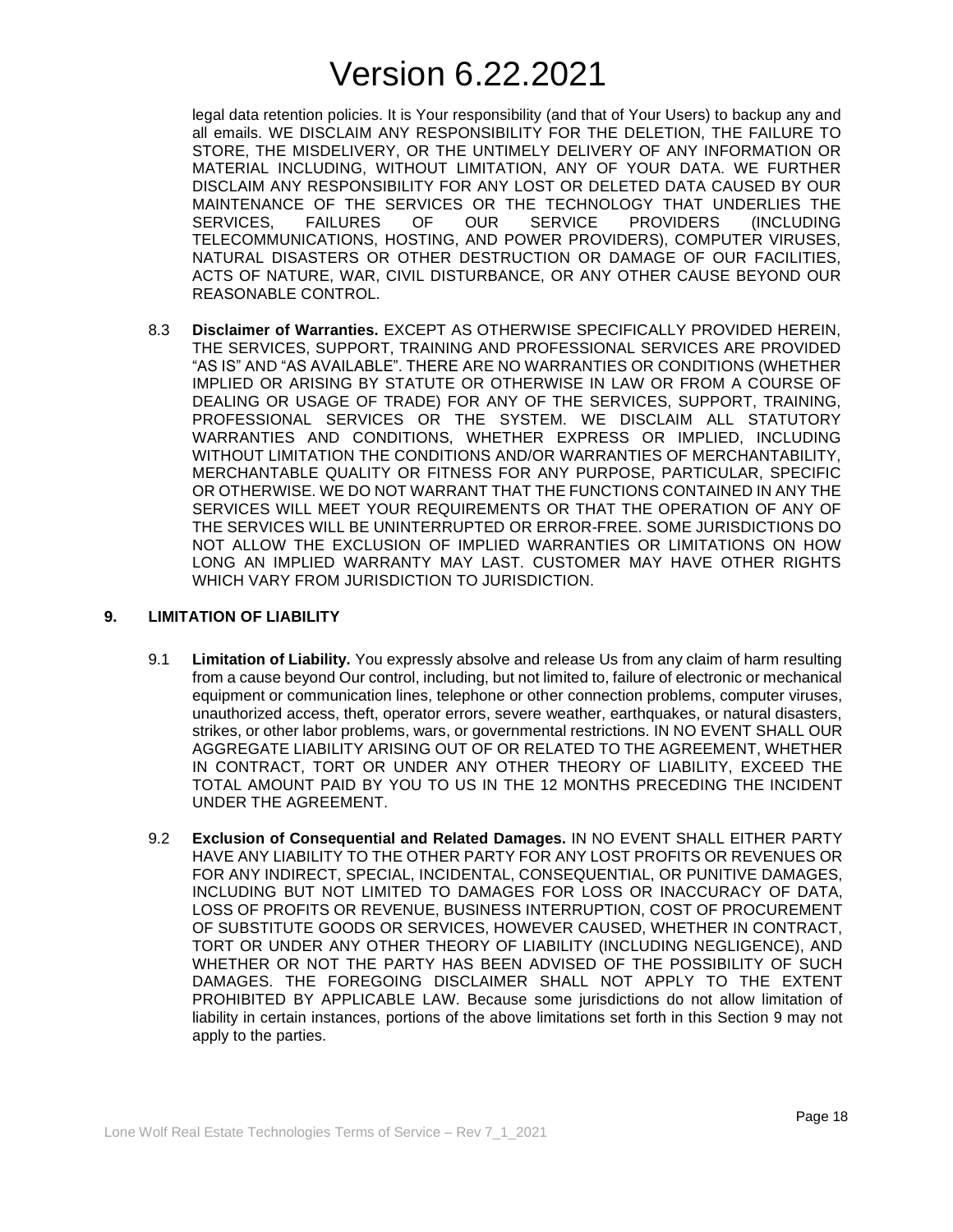### **10. TERM AND TERMINATION**

#### 10.1 **Term.**

- (a) The Agreement commences on the Effective Date and continues until the end of the Contract Term or Initial Term identified on the Sales Order (the "Initial Term" for purposes of the Agreement regardless of how such Initial Term is identified in the Sales Order), unless terminated earlier in accordance with the provisions of the Agreement.
- (b) After the Initial Term, the Agreement will automatically renew for successive twelve (12) month periods ("Renewal Term(s)") at the fee then in effect for the product(s) selected by You plus the associated standard uplift percentage (%) unless terminated in accordance with the provisions of the Agreement, provided that if notice of intention not to renew is provided at least thirty (30) days prior to the end of the Initial Term or any subsequent Renewal Term (the "Termination Period"), the Agreement will terminate at the end of the then current Initial Term or Renewal Term.
- (c) As applied to Support or Professional Services that are not tied to a Subscription Term (whether ordered together with Services to which a Subscription Term applies or separately), the Agreement shall be effective on the Effective Date and shall continue until such Support or Professional Services are fully performed and paid for.
- 10.2 **Termination for Cause.** If either Party commits a material breach of the Agreement, and such breach is not cured within thirty (30) days after receipt of written notice by the other Party, such Party shall be in default, and the non-breaching Party may terminate the Agreement. Failure to make timely payments is a material breach of the Agreement. In the event of a default by Us, We shall refund, on a prorated basis any Fees for the Services which You have pre-paid but have not used. In the event of a default by You under this section, You shall pay for all amounts due and owing for the services.
- 10.3 **Termination of Individual User Licenses Under Third Party Arrangements or Multi-User Editions of the Services**. If You are a User and the Services are being provided to You pursuant to a Third Party Arrangement (as defined in Section 3.1(d)), the Agreement may terminate earlier in accordance with the terms of the agreement between Us and the applicable third party. An Administrator of a multi-user edition of the Services, including but not limited to "Broker Edition" and "Team Edition" products, may terminate a User's license to use the applicable multi-user version of the Services at any time in such Administrator's sole and absolute discretion.
- 10.4 **Effect of Termination.** Upon the termination of the Agreement:
	- (a) You shall pay all amounts owed to us as of the end of the Termination Period;
	- (b) Your access, and that of Your Users, to the Services shall be terminated; and
	- (c) any configurations or customizations made to the Services by or for You will be permanently lost.
	- (d) Your System Data can be requested from Us by You within 15 days of the end of the Termination Period. We will subsequently provide You with a quote to provide You with this System Data.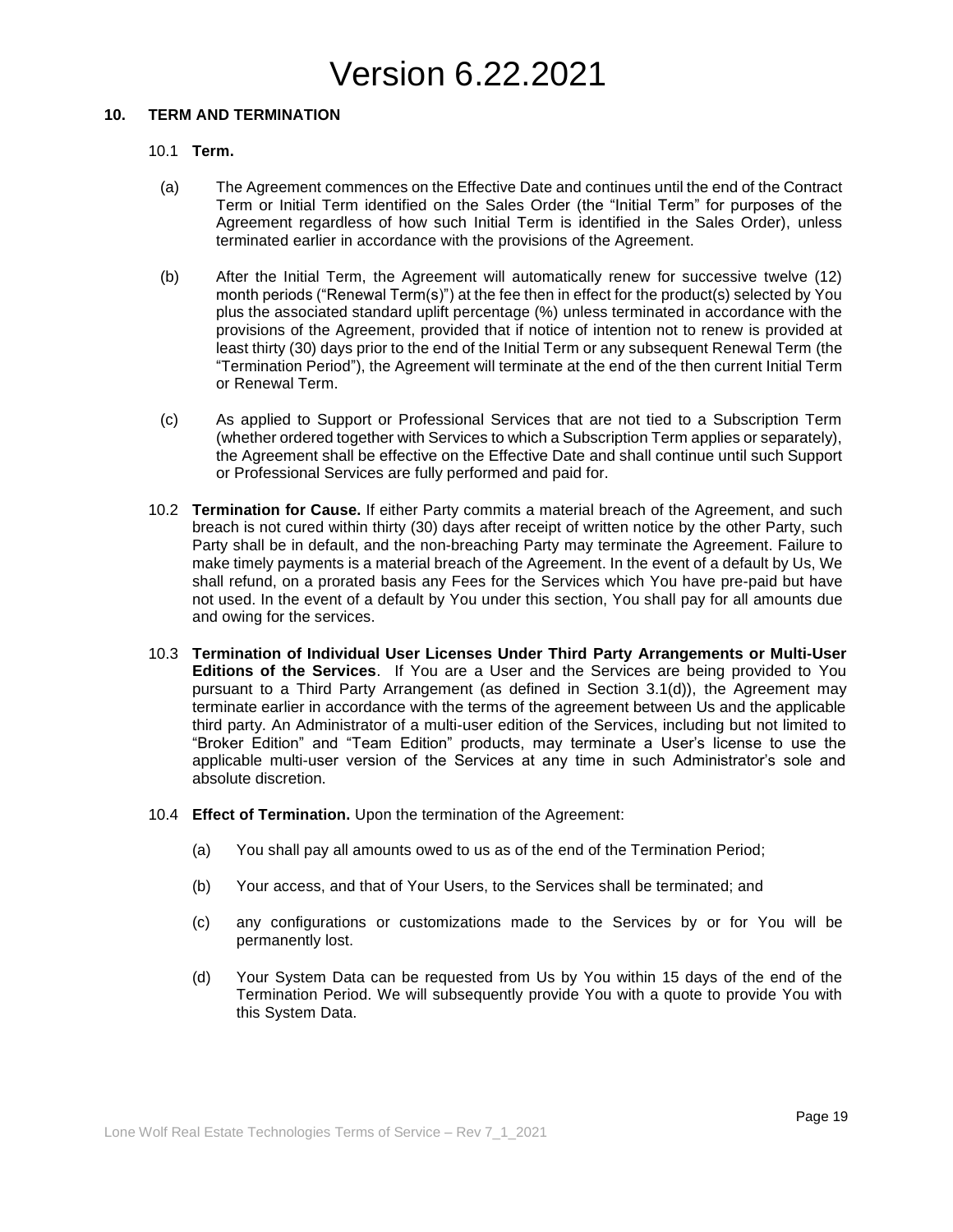10.5 **Surviving Provisions.** Any terms and conditions of the Agreement which by their nature extend beyond the termination or expiry of the Agreement shall survive the termination or expiry of the Agreement..

#### **11. MISCELLANEOUS**

- 11.1 **Manner of Giving Notice.** Except as otherwise specified in the Agreement, all notices, permissions and approvals hereunder shall be in writing and shall be deemed to have been given upon sending an email to legalnotices@lwolf.com. Notices to You shall be addressed to the email address of the Administrator designated by You for Your relevant Administrator account, and in the case of billing-related notices, to the relevant billing contact designated by You.
- 11.2 **Changes to Terms of Service.** We may revise these Terms of Service from time to time (such revision to be referred to herein as a "ToS Update"). If a ToS Update affects Your use of the Products or Services or Your legal rights as a user of the Products or Services, We will notify You prior to the update's effective date by sending an email to the email address associated with Your account or via an in-product notification. The ToS Update will be effective and become part of Your Agreement with Us on the date provided in the notification (the "ToS Update Date") which shall be no less than 30 days from when We notify You. By continuing to use or access the Services after the ToS Updates come into effect, You agree to be bound by the revised Terms of Service. If You don't agree to a ToS Update, You must notify us before the ToS Update Date and Your Agreement shall continue on the terms which were in place immediately prior to the ToS Update, until the expiration of the then-current Initial Term or Renewal Term, as the case may be. Upon the next renewal under Section 10.2, the Terms of Service in effect on the renewal date shall apply to any subsequent Renewal Term.

#### 11.3 **Agreement to Governing Law and Jurisdiction.**

a. US-Based Customers: The Agreement shall be governed by and construed under the laws of the State of Texas. Any action, suit or proceeding arising out of any Claim against the Parties under the Agreement shall be brought exclusively in the federal or state courts located in Dallas, Texas, without giving effect to any choice of law or conflict of law provision or rule (whether of the State of Texas or any other jurisdiction) that would cause the application of the laws of any jurisdictions other than the State of Texas.

b. Canada-Based Customers: The Agreement shall be governed by and construed under the laws of the Province of Ontario and the laws of Canada applicable in that Province. Any action, suit or proceeding arising out of any Claim against the parties under the Agreement shall be subject to the exclusive jurisdiction of the courts of the Province of Ontario, without giving effect to any choice of law or conflict of law provision or rule (whether of the Province of Ontario or any other jurisdiction) that would cause the application of the laws of any jurisdictions other than the Province of Ontario.

- 11.4 **Waiver of Jury Trial.** Each party hereby waives any right to jury trial in connection with any action or litigation in any way arising out of or related to the Agreement.
- 11.5 **Internet Delays.** THE SERVICES MAY BE SUBJECT TO LIMITATIONS, DELAYS, AND OTHER PROBLEMS INHERENT IN THE USE OF THE INTERNET AND ELECTRONIC COMMUNICATIONS. WE ARE NOT RESPONSIBLE FOR ANY DELAYS, DELIVERY FAILURES, OR OTHER DAMAGE RESULTING FROM SUCH PROBLEMS.

### **12. GENERAL PROVISIONS.**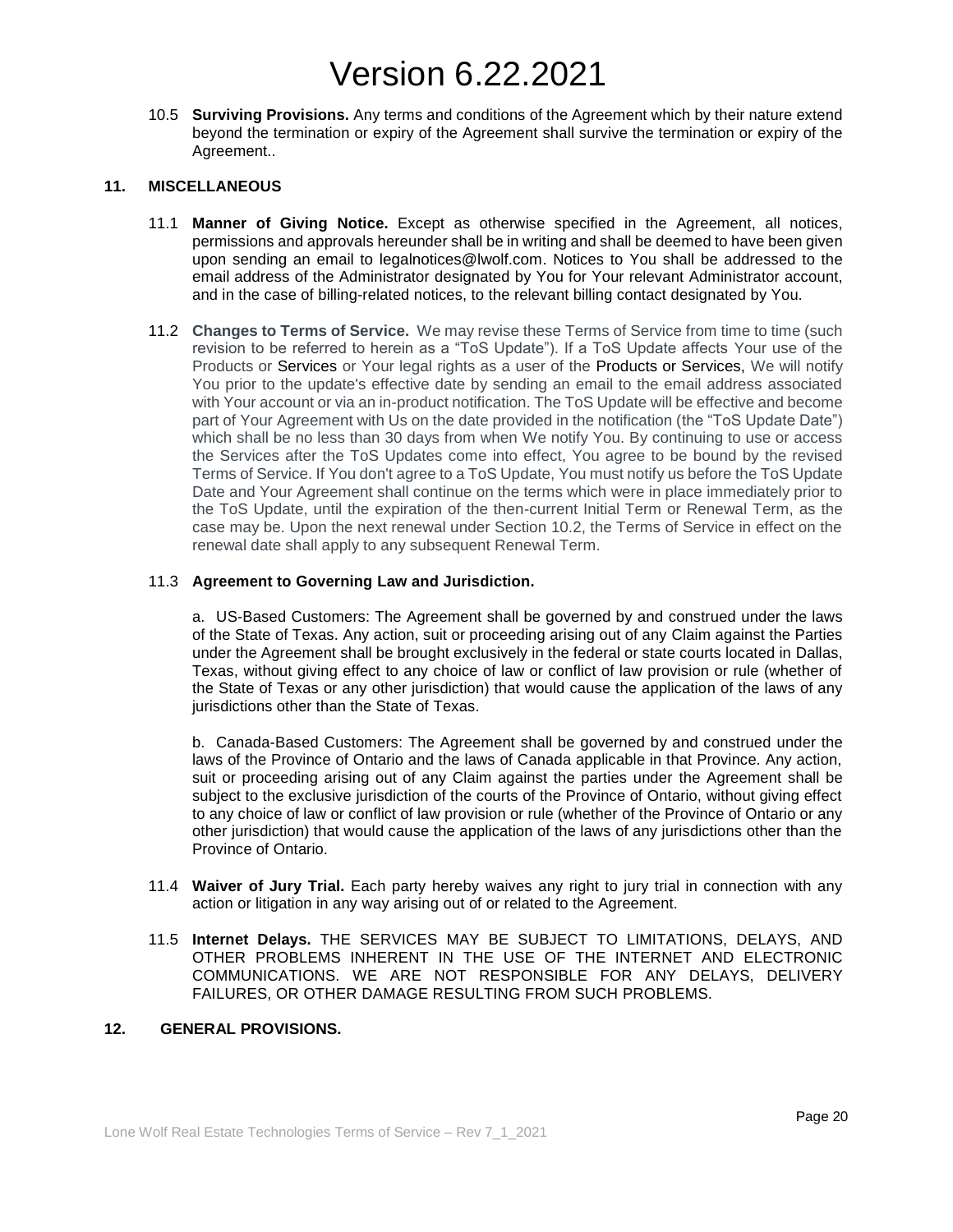- 12.1 **Entire Agreement.** The Agreement, including all schedules, exhibits and addenda hereto and all Sales Orders, constitute the entire agreement between the parties with respect to the subject matter hereof, and supersedes all prior and contemporaneous agreements, proposals or representations, written or oral, concerning its subject matter. No modification, amendment, or waiver of any provision of the Agreement shall be effective unless in writing and either signed or accepted electronically by the party against whom the modification, amendment or waiver is to be asserted. To the extent of any conflict or inconsistency between the provisions in the body of the Agreement and any Sales Order(s), schedule or addendum hereto, the terms of such Sales Order(s), schedule or addendum shall prevail. Notwithstanding any language to the contrary therein, no terms or conditions stated in Your purchase order or other order documentation submitted by You shall be incorporated into or form any part of the Agreement, and all such terms or conditions shall be null and void.
- 12.2 **Interpretation.** Wherever the term "including" is used, it shall mean "including, but not limited to". The Agreement may be executed in one or more counterparts, each of which shall be deemed an original for all purposes, and together shall constitute one and the same agreement.
- 12.3 **Export Compliance.** Each party shall comply with the export laws and regulations of Canada, the United States and other applicable jurisdictions in providing and using the Services. Without limiting the foregoing, (i) each party represents that it is not named on any U.S. government list of persons or entities prohibited from receiving exports, and (ii) You covenant that You shall not directly or indirectly—sell, export, re-export, transfer, divert, or otherwise dispose of any products, software, or technology (including products derived from or based on such technology) received from Us under the Agreement to or for use in or by any country (such as Cuba, Iran, North Korea, Sudan, or Syria), entity, or person subject to restrictions under the laws or regulations of any jurisdiction, including without limitation, the United States, without providing advance notification to Us and obtaining prior authorization from the relevant government authorities as required by those laws and regulations. Prior to any such export event, You and Us shall execute a written agreement to govern the use, control, and transfer of the applicable software and data. You hereby indemnify and hold harmless, to the fullest extent permitted by law, Us and Our assigns from and against any fines, penalties, judgments, settlements, and reasonable documented costs, including attorney's fees, that may arise as a result of You and Your agents, officers, directors or employees breach of this provision.
- 12.4 **Force Majeure.** Neither party to the Agreement shall be liable to the other for any failure or delay in performance by circumstances beyond its control, including but not limited to, acts of God, fire, labor difficulties, governmental action or terrorism, or vandalism or "hacker" attacks, provided that the party seeking to rely on such circumstances gives written notice of such circumstances to the other party hereto and uses reasonable efforts to overcome such circumstances. Any failure occasioned by the foregoing shall be remedied as soon as reasonably possible.
- 12.5 **Relationship of the Parties.** The parties are independent contractors. The Agreement does not create a partnership, franchise, joint venture, agency, fiduciary or employment relationship between the parties.
- 12.6 **Waiver and Cumulative Remedies.** No failure or delay by either party in exercising any right under the Agreement shall constitute a waiver of that right. Other than as expressly stated in the Agreement, the remedies provided herein are in addition to, and not exclusive of, any other remedies of a party at law or in equity.
- 12.7 **Severability.** If any provision of the Agreement is held by a court of competent jurisdiction to be contrary to law, the provision shall be modified by the court and interpreted so as best to accomplish the objectives and intent of the original provision to the fullest extent permitted by law, and the remaining provisions of the Agreement shall remain in effect.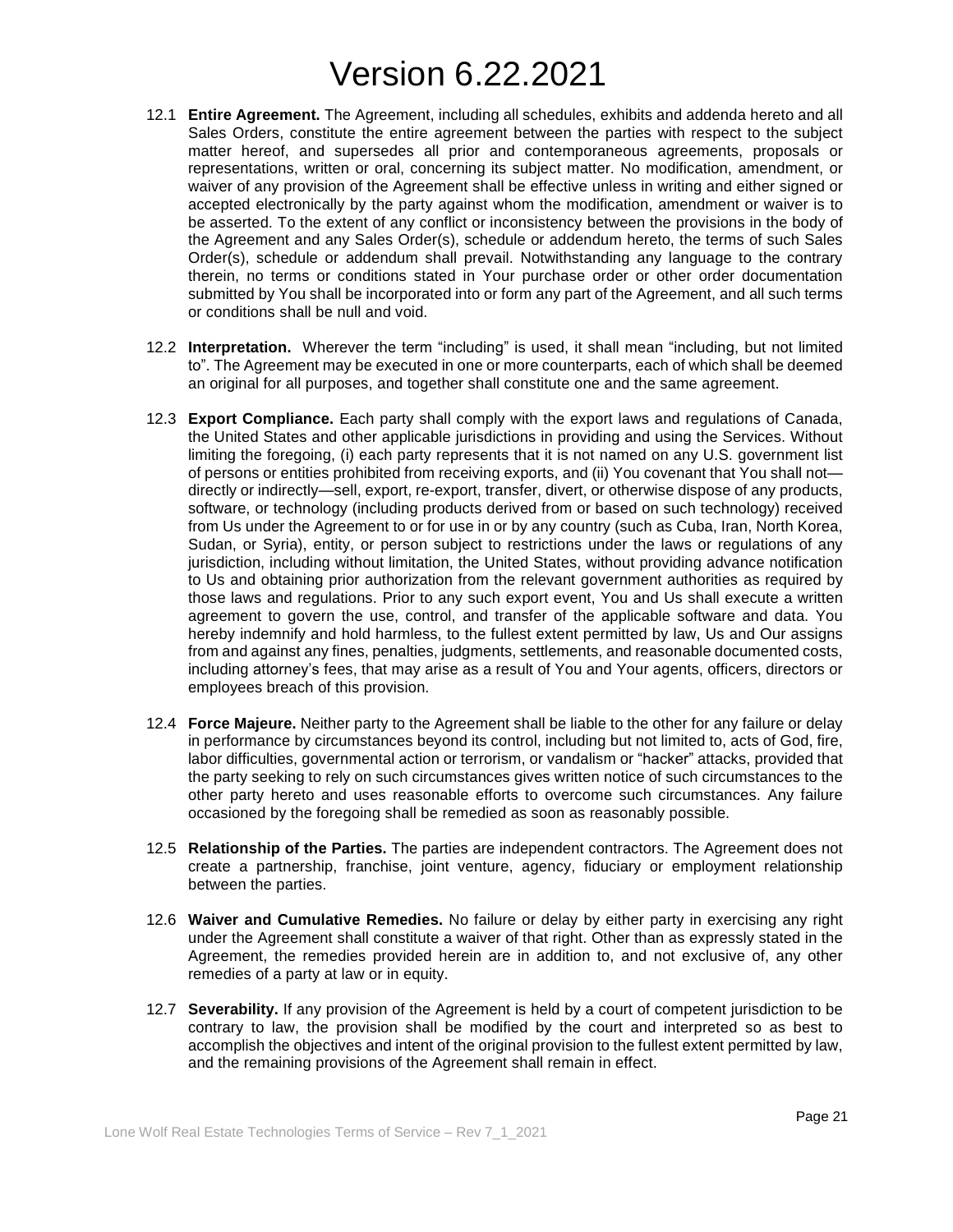12.8 **Assignment.** You may not assign any of Your rights or obligations hereunder, whether by operation of law or otherwise, without Our prior written consent (not to be unreasonably withheld). The Agreement will inure to the benefit of and be binding upon the party's successors and permitted assigns. Unless otherwise specifically agreed to by the non-assigning party, no assignment by either party shall relieve the assignor from its obligations pursuant to the Agreement. Any assignment in violation hereof shall be null and void.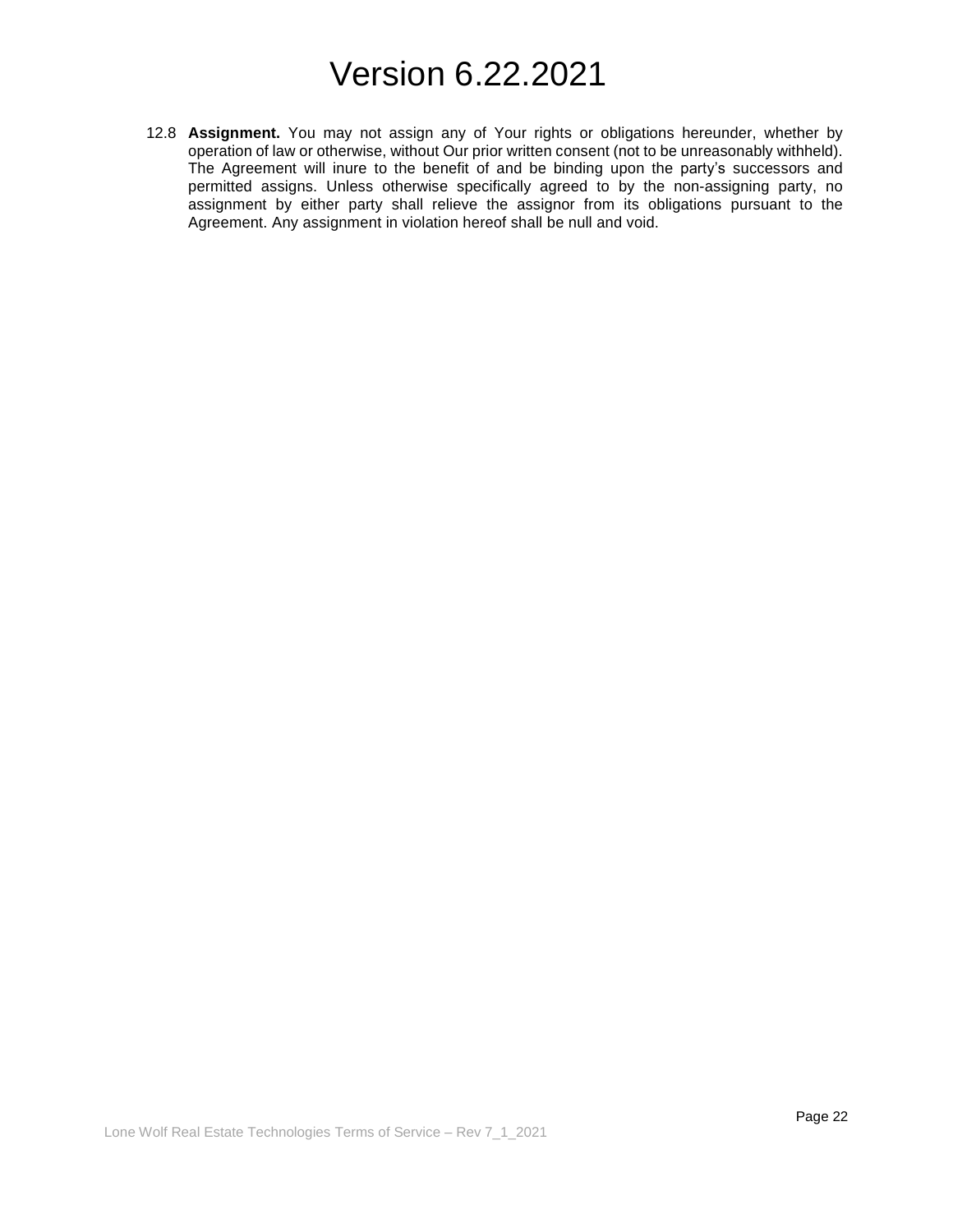### **APPENDIX**

### **BOARD/ASSOCIATION-SPECIFIC TERMS APPLICABLE TO FORMS LIBRARY LICENSES**

The following terms, as applicable, are incorporated into the Lone Wolf Real Estate Technologies, Terms of Service.

- Certain forms in the Forms Software may be licensed from the Employee Relocation Council ("ERC") and are subject to the terms of that license. The use of all ERC forms generated by the Forms Software is limited to the preparation of completed forms by the end-user for its business use. The reproduction of blank forms is strictly prohibited. ERC reserves the right to change, modify, or discontinue the use or endorsement of any of its forms at any time, without notice to the end-user. ERC makes no claims or representations concerning its forms whatsoever, including their fitness for any specific purpose. ERC is not connected in any way with any software vendor and licenses its forms widely.
- FAR and FAR/BAR forms © Florida Association of REALTORS<sup>®</sup>. All rights reserved. The FAR and FAR/BAR forms included in this software are reproduced under a license agreement from the Florida Association of REALTORS<sup>®</sup>. This license agreement does not constitute an endorsement or recommendation of the software by FAR. Blank forms may not be resold, repackaged or redistributed to any third party. Read your terms of service carefully.
- If you purchase, access or use AIR Essentials for zipForm<sup>®</sup> (the "Commercial Forms Library"), you agree that We may provide AIR Commercial Real Estate Association ("AIR") with your name, company name, business address, e-mail address and your business telephone number (your "Information"): to assist you; for statistical purposes; for AIR's own membership needs; and to offer you AIR training, educational materials and other products and services. AIR shall not sell or transfer your Information without your written consent. Reasonable steps are taken to maintain the accuracy and update the Commercial Forms Library on the website. However, neither We nor AIR or C.A.R make any representations or warranties regarding the accuracy of the forms, nor do they make any commitment to update the forms. C.A.R. and AIR reserve the right in their sole discretion to add, remove or otherwise modify the forms. As these forms are frequently modified to meet changing requirements of the law and industry practice, feel free to contact AIR to ensure you are using the most current version of the form. All right, title and interest in the Commercial Forms Library belong solely to AIR. We are not responsible for AIR's conduct with regard to the Information or the modification of AIR's forms.
- If you purchase, access or use the AIR nationwide library of forms, the following terms apply: While AIR endeavors to create forms that have widespread applicability throughout the United States, neither We nor AIR represent or warrant in any manner that any form in the AIR nationwide library complies with the laws, rules and/or regulations of, or is otherwise valid and enforceable in or appropriate for, the jurisdiction in which the form is used or for your particular transaction. You are advised to consult with an appropriate professional (i.e. an attorney, tax advisor, etc.) to determine whether a specific form complies with federal, state and/or local laws, rules and regulations and is otherwise valid and enforceable in the relevant jurisdiction and appropriate for your particular transaction. AIR reserves the right in its sole discretion to add, remove or otherwise modify a form in the AIR nationwide library of forms at any time without notice and as such, you may wish to contact AIR at (213) 687-8777 to ensure that you are using the most current version of the form. We are not responsible for AIR's conduct with regard to the modification of its forms.
- The use of any forms provided by the New Hampshire Association of Realtors® ("NHAR") are offered and conditioned on the acceptance of the following terms, conditions, and notices. If you do not agree with these terms and conditions, do not use the NHAR forms. The forms provided by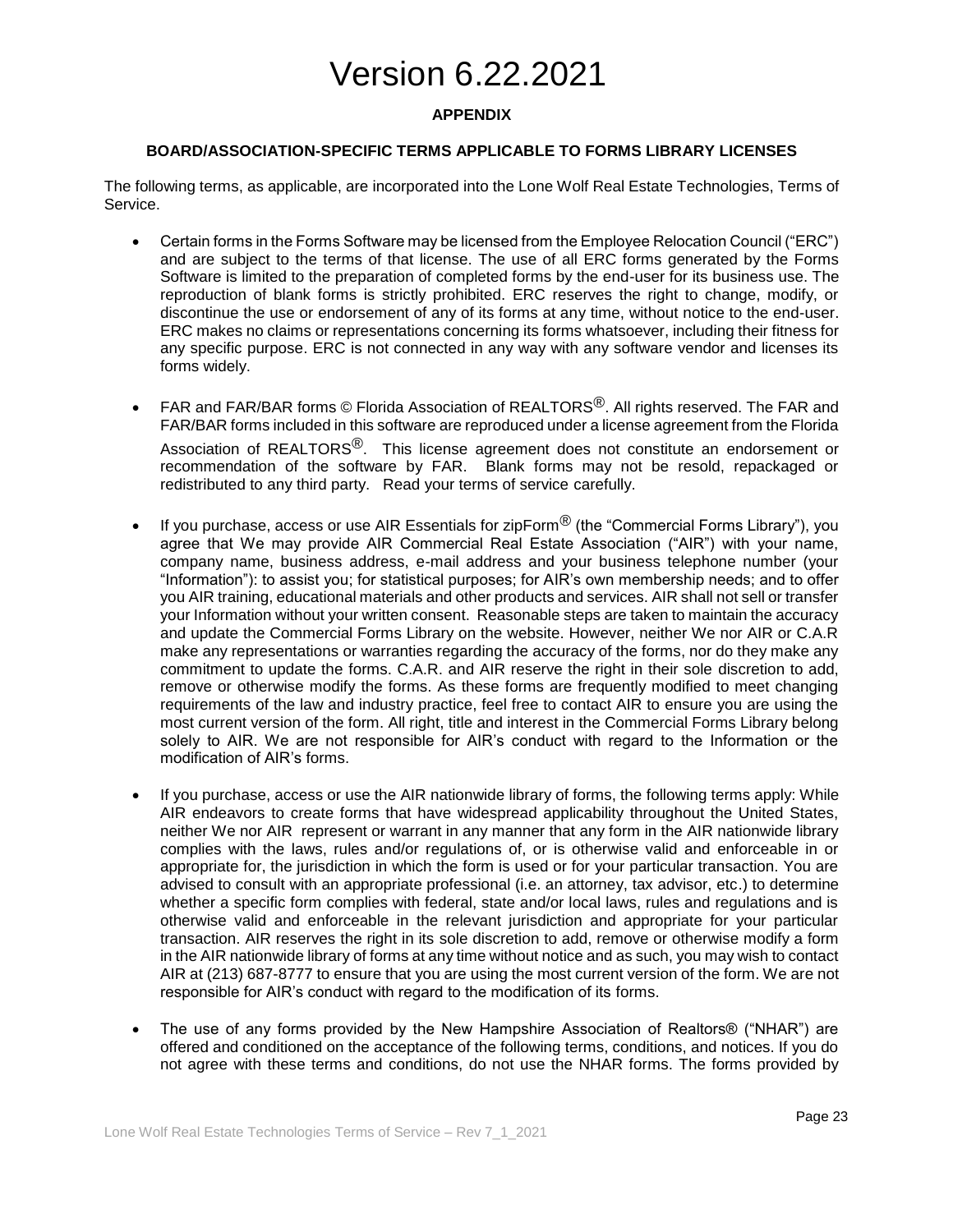NHAR should not be used as a substitute or an alternative for the advice of an attorney. NHAR does not provide legal advice. NHAR's forms cannot therefore be relied upon as the equivalent of legal advice. Because the law changes rapidly, NHAR cannot guarantee that the forms provided are current or correct. Not only does the law differ from jurisdiction to jurisdiction, but it also is subject to interpretation by different courts. The forms provided by NHAR will not fit every circumstance. Therefore, you should have the forms provided by NHAR reviewed by your own counsel prior to your use. Also, if you need legal advice for a specific problem, you should consult a licensed attorney. NHAR is not responsible for any loss, injury, claim, liability, or damage related to your use of the forms provided by NHAR, specifically claims related to errors or omissions in the content of the forms provided by NHAR. In short, your use of the forms provided by NHAR is at your own risk. **TO THE FULLEST EXTENT PERMITTED BY APPLICABLE LAW, NHAR DISCLAIMS ALL WARRANTIES, EXPRESS AND IMPLIED, INCLUDING, BUT NOT LIMITED TO IMPLIED WARRANTIES OF MERCHANTABILITY, TITLE, FITNESS FOR A PARTICULAR PURPOSE, NON-INFRINGEMENT, COMPATIBILITY, SECURITY AND ACCURACY. YOU AGREE THAT NHAR IS NOT LIABLE FOR ANY DAMAGES OF ANY KIND ARISING FROM THE USE OF THE ASSOCIATION FORMS CONTAINED IN THE ASSOCIATION LIBRARY, INCLUDING, BUT NOT LIMITED TO, DIRECT, INDIRECT, INCIDENTAL, CONSEQUENTIAL AND PUNITIVE DAMAGES.**

- California Association of REALTORS<sup>®</sup> ("C.A.R.") owns all copyright in the C.A.R. forms, unless otherwise stated on the form. C.A.R. forms are licensed only for use in real estate transactions by real estate professionals licensed and in good standing with the California Bureau of Real Estate and attorneys licensed and in good standing with the California State Bar. Blank C.A.R. forms may not be printed or exported from the Services. Use of C.A.R. forms other than as expressly licensed is prohibited. You understand and acknowledge that the forms are not covered by C.A.R.'s User Protection Agreement unless expressly indicated in writing by C.A.R.
- **CHICAGO ASSOCIATION OF REALTORS® IS PROVIDING ITS FORM CONTRACTS TO AGENTS AND THEIR CLIENTS FOR INFORMATIONAL PURPOSES. ANYBODY USING THESE FORM CONTRACTS SHOULD CONSULT WITH AN ATTORNEY BEFORE DECIDING WHICH FORM CONTRACT TO USE, WHICH FORM CONTRACTS NOT TO USE, AND BEFORE ACTUALLY USING ANY FORMS.**